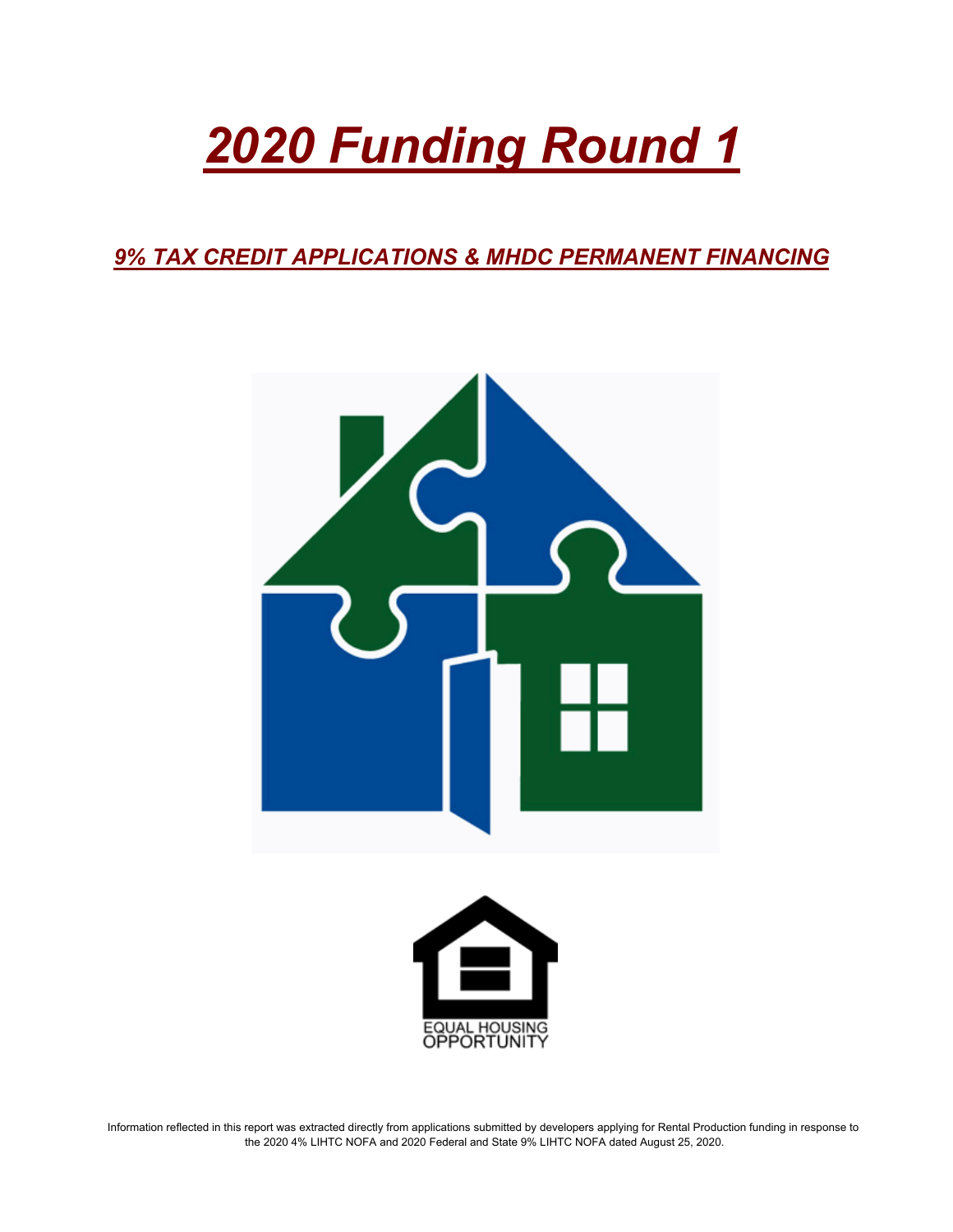**Development Information Developer Information** 

20-004 Sunset Acres 511 Johnston Parkway Raymore, MO 64083 Senior 55+ New Construction

**Unit/Rent Info**

60 - 2 Bedrooms: \$450 - \$800

Total Units: 60 Total Affordable Units: 54 Total Market Units: 6

MHDC Fund Balance \$1,721,500

**MHDC Loan Request**

MACO Development Company, L.L.C. 111 N Main Street / P.O. Box 68 Clarkton, MO 63837 J. Jason Maddox (573) 448-3000

#### **LIHTC Request**

State LIHTC Request: \$547,806 Federal LIHTC Requested: \$782,580

### **Development Information Developer Information**

20-014 Logan Villas, LP Near 9540 E 75th Street (N & W of 75th Street and Maple Drive) Raytown, MO 64138 Senior 55+ New Construction

#### **Unit/Rent Info**

8 - 1 Bedroom: \$235 - \$855 42 - 2 Bedrooms: \$265 - \$1,025

Total Units: 50 Total Affordable Units: 43 Total Market Units: 7

#### **Development Information Developer Information**

20-017 Grant Park Villas, LP Intersection of Adams Street and Grant Drive Raymore, MO 64083-8800 Senior 55+ New Construction

### **Unit/Rent Info**

20 - 1 Bedroom: \$390 - \$800 28 - 2 Bedrooms: \$460 - \$900

Total Units: 48 Total Affordable Units: 48

# **MHDC Loan Request**

Raga Properties, LLC 1855 S Ingram Mill Road, Suite 201 Springfield, MO 65804-0000 Rita A Baron (417) 887-9800

### **LIHTC Request**

State LIHTC Request: \$447,475 Federal LIHTC Requested: \$639,250

Zimmerman Properties, LLC 1329 East Lark Street Springfield, MO 65804-7351 Justin Zimmerman (417) 883-1632

#### **LIHTC Request**

State LIHTC Request: \$419,300 Federal LIHTC Requested: \$599,000

### **MHDC Loan Request**

MHDC Participation  $$721,649$ 

MHDC HOME \$1,300,000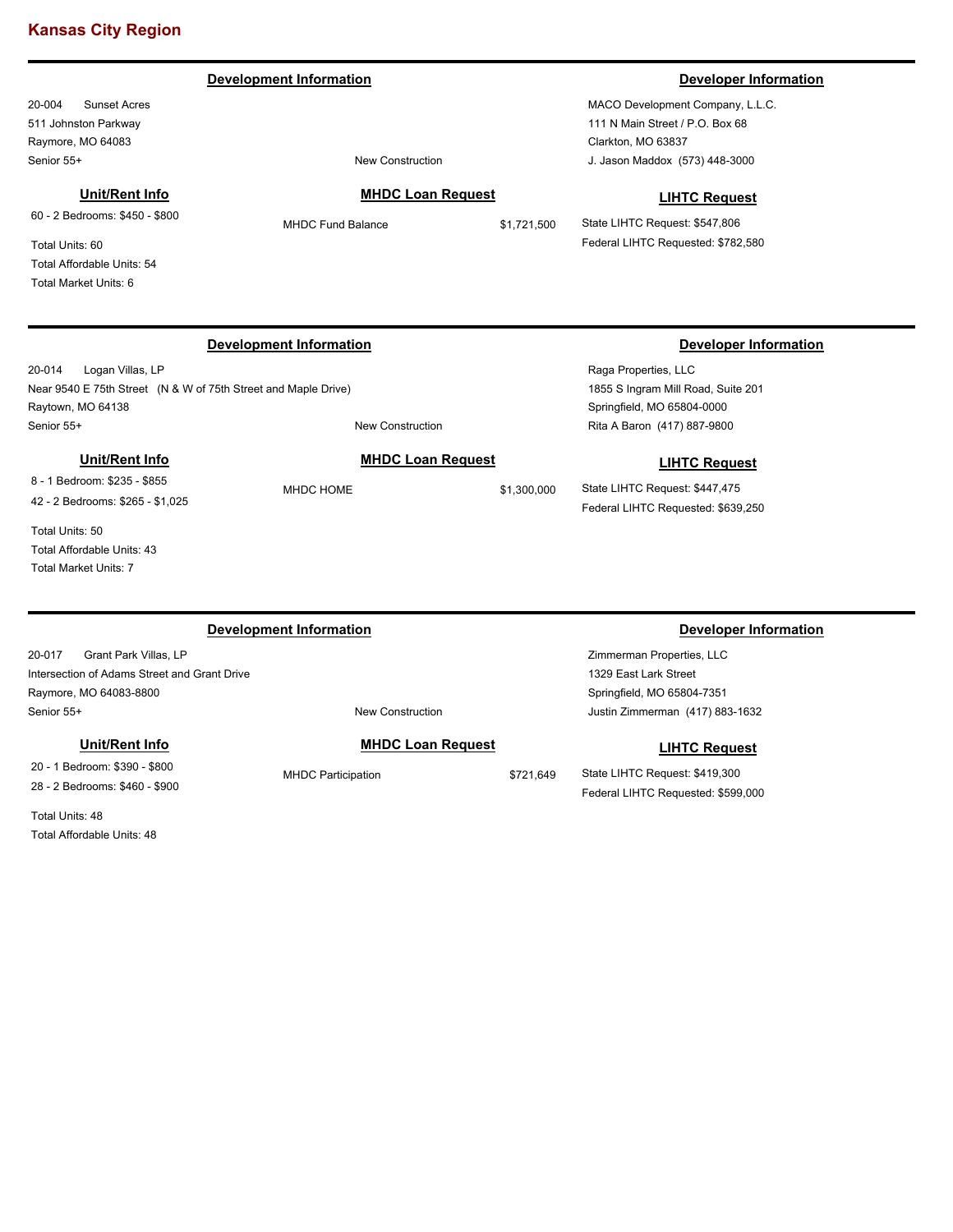#### **Development Information Developer Information**

20-030 Park Villas (Primary application) 13th Street and Goode Ave. Grandview, MO 64030 Senior 55+ New Construction

#### **Unit/Rent Info**

38 - 2 Bedrooms: \$400 - \$800

Total Units: 38 Total Affordable Units: 32 Total Market Units: 6

**MHDC Loan Request**

MBL Development Co. 9237 Ward Parkway Ste. 310 Kansas City, MO 64114 D. Kim Lingle (816) 569-6420

### **LIHTC Request**

State LIHTC Request: \$405,300 Federal LIHTC Requested: \$579,000

20-033 Harrisonville Villas, Phase II 501 Timber Drive Harrisonville, MO 64701-0000 Senior 55+ New Construction

#### **Unit/Rent Info**

48 - 2 Bedrooms: \$380 - \$750

Total Units: 48 Total Affordable Units: 43 Total Market Units: 5

### **Development Information Developer Information**

20-038 EPEC Apartments 700 Berkley Parkway Kansas City, MO 64120 Family **Family Family New Construction** 

#### **Unit/Rent Info**

8 - 1 Bedroom: \$295 - \$895 33 - 2 Bedrooms: \$305 - \$1,058 4 - 3 Bedrooms: \$333 - \$1,430

Total Units: 45 Total Affordable Units: 40 Total Market Units: 5

MHDC HOME \$725,000

**MHDC Loan Request**

#### **Development Information Developer Information**

Housing Plus, LLC 1525 E Republic Rd, Ste B100 Springfield, MO 65804-6583 Becky Selle (417) 887-6682

### **LIHTC Request**

State LIHTC Request: \$444,500 Federal LIHTC Requested: \$635,000

EPEC Inc 5829 Troost Ave, Ste B Kansas City, MO 64110-3143 Natasha Kirsch (816) 214-5376

#### **LIHTC Request**

State LIHTC Request: \$483,000 Federal LIHTC Requested: \$690,000

MHDC Fund Balance \$750,000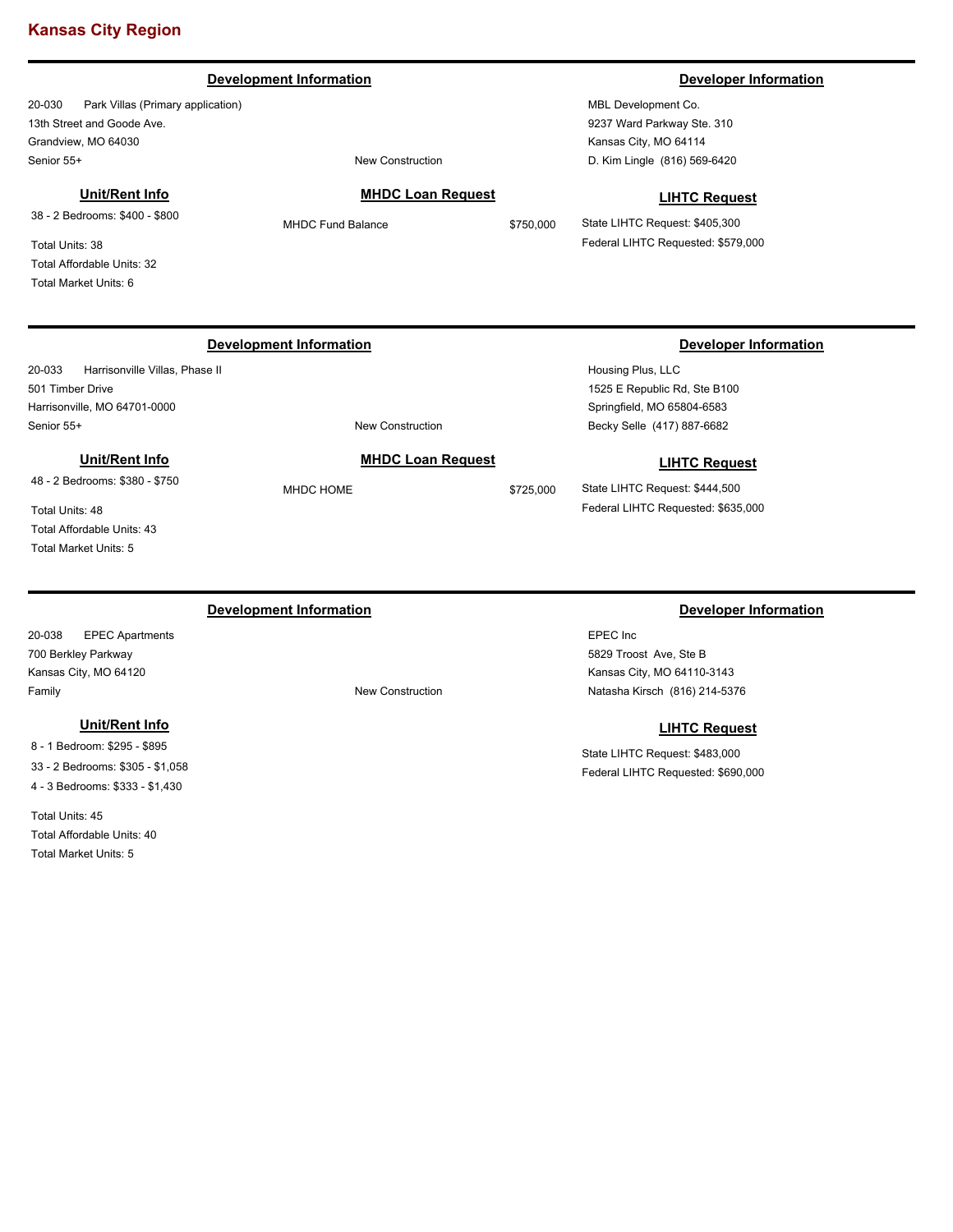#### **Development Information Developer Information**

20-042 Aspen Trails Senior Living 9701 E. 35th Street S Independence, MO 64052-0000 Senior 55+ New Construction

#### **Unit/Rent Info**

12 - 1 Bedroom: \$283 - \$755 20 - 2 Bedrooms: \$334 - \$875

Total Units: 32 Total Affordable Units: 25 Total Market Units: 7

#### **MHDC Loan Request**

MHDC Fund Balance \$505,000

Dalmark Development Group, LLC 12220 State Line Road Leawood, KS 66209-1217 Jim Nichols (816) 861-4070

#### **LIHTC Request**

State LIHTC Request: \$317,520 Federal LIHTC Requested: \$453,600

20-049 NewView Place II 414-16 Garfield Avenue, plus multiple scattered sites Kansas City, MO 64124 Family **Family Rehabilitation** 

**Unit/Rent Info**

7 - 1 Bedroom: \$675 41 - 2 Bedrooms: \$775 16 - 3 Bedrooms: \$1,100 5 - 4+ Bedrooms: \$1,250

Total Units: 69

Total Affordable Units: 69

### **MHDC Loan Request**

MHDC Fund Balance \$2,000,000 MHDC HOME \$900,000 MHDC Other \$1,200,000

#### **Development Information Developer Information**

FH Northeastview, LLC 12801 North Central Expressway, Suite 1650 Dallas, TX 75243 Simmie Cooper (214) 415-5634

#### **LIHTC Request**

State LIHTC Request: \$399,000 Federal LIHTC Requested: \$570,000

#### **Development Information Developer Information**

20-051 Bodhi Kansas City 3801 Norton, 3840 Jackson, 4100 E. 39th, 4112 E. 39th Kansas City, MO 64128-2726 Family **Family Example 2018** The Construction **New Construction** 

### **Unit/Rent Info**

13 - Studio: \$369 - \$630 25 - 1 Bedroom: \$389 - \$700 15 - 2 Bedrooms: \$460 - \$820

Total Units: 53 Total Affordable Units: 47 Total Market Units: 6

Vecino Group, LLC 305 W. Commercial Street Springfield, MO 65803-2667 Kim Buche (417) 720-1577

#### **LIHTC Request**

State LIHTC Request: \$469,700 Federal LIHTC Requested: \$671,000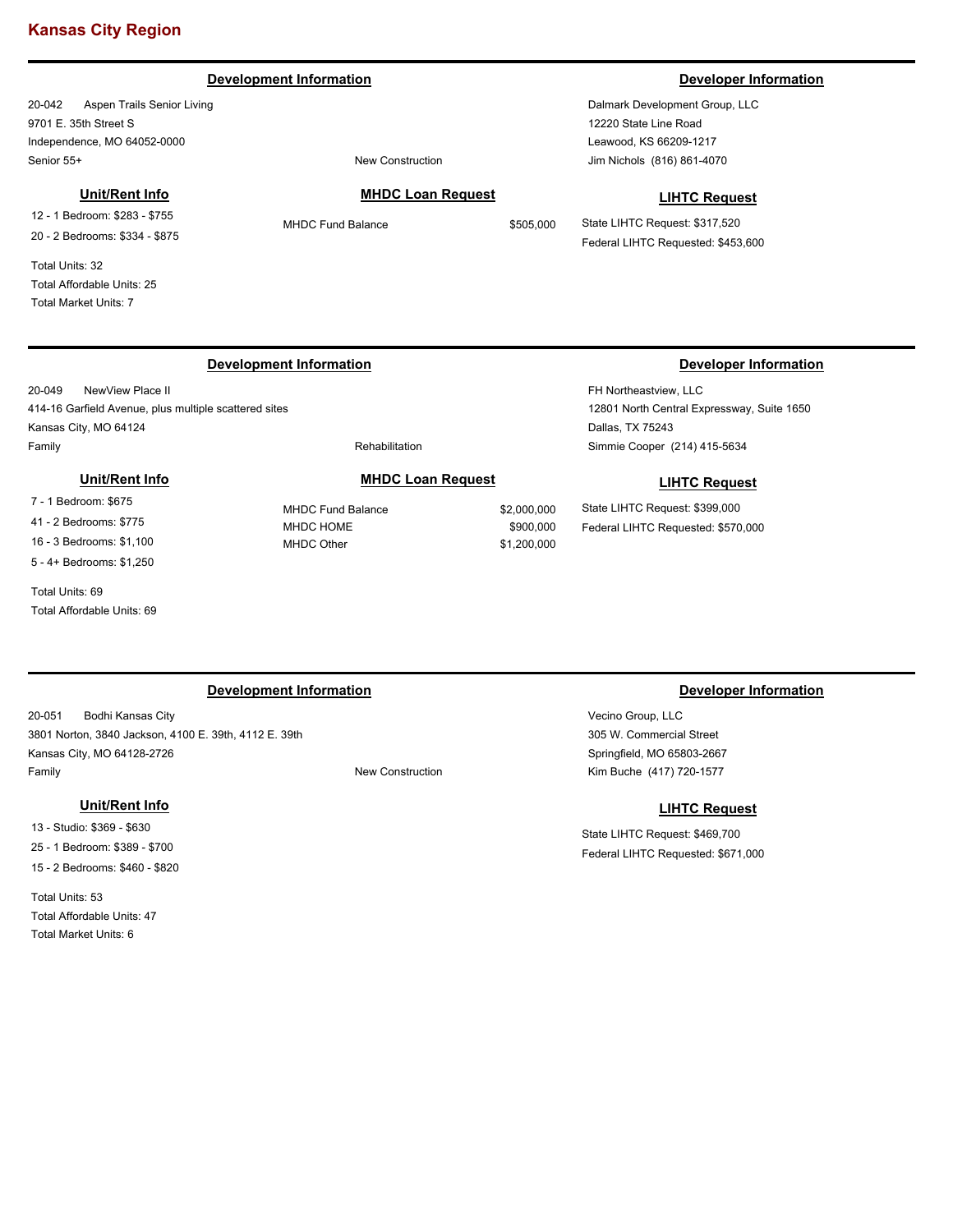#### **Development Information Developer Information**

20-052 Libertad Grandview Intersection of Lemon Tree Lane and Holly Tree Lane Grandview, MO 64030-1926 Family **Family Family New Construction** 

#### **Unit/Rent Info**

46 - 1 Bedroom: \$389 - \$799 16 - 2 Bedrooms: \$460

Total Units: 62 Total Affordable Units: 55 Total Market Units: 7

20-065 Wilshire Hills III

Lee's Summit, MO 64064-1983

**Unit/Rent Info** 18 - 1 Bedroom: \$330 - \$695 32 - 2 Bedrooms: \$385 - \$755

Wilshire Drive

Vecino Group, LLC 305 W. Commercial Street Springfield, MO 65803-2667 Kim Buche (417) 720-1577

#### **LIHTC Request**

State LIHTC Request: \$595,000 Federal LIHTC Requested: \$850,000

#### **Development Information Developer Information**

JES Dev Co, Inc. 206 Peach Way Columbia, MO 65203-4905 Brian Kimes (573) 443-2021

#### **LIHTC Request**

State LIHTC Request: \$527,100 Federal LIHTC Requested: \$753,000

Total Units: 50 Total Affordable Units: 42 Total Market Units: 8

### **Development Information Developer Information**

Senior 55+ New Construction

20-069 Parker Senior Residences 2203 NW Chipman Rd. Lee's Summit, MO 64081 Senior 55+ New Construction

#### **Unit/Rent Info**

40 - 2 Bedrooms: \$530 - \$875

Total Units: 40 Total Affordable Units: 31 Total Market Units: 9

### **MHDC Loan Request**

MHDC Fund Balance \$1,700,000

MRE Capital, LLC and Entrpreneurs Enterprises, LLC 10777 Barkley St. Ste 140 Overland Park, KS 66211 Daniel Sailler (913) 231-8400

### **LIHTC Request**

State LIHTC Request: \$379,400 Federal LIHTC Requested: \$542,000

**MHDC Loan Request** MHDC Fund Balance \$1,600,000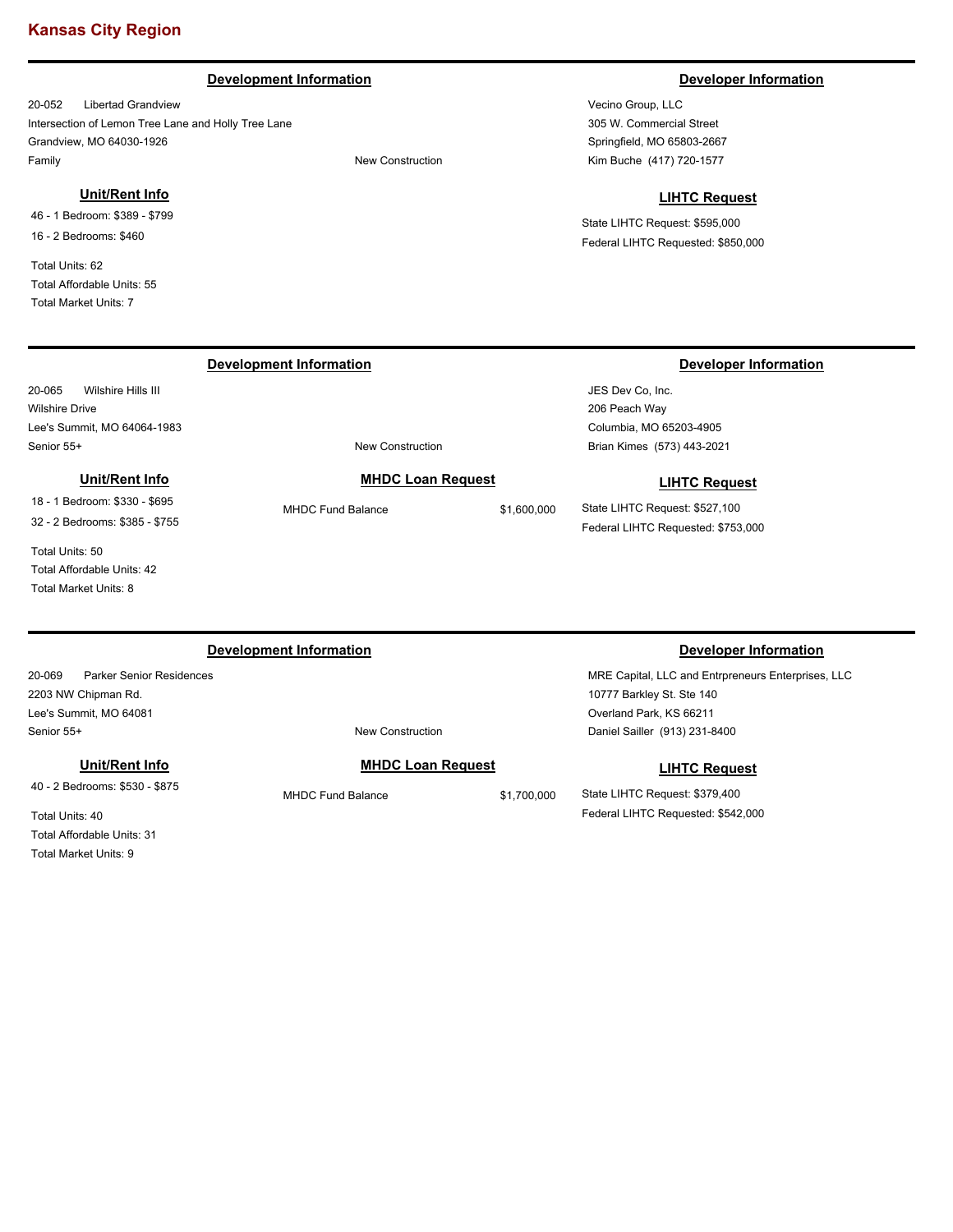#### **Development Information Developer Information**

20-071 Tudor Heights Phase 1 25 NW Tudor Road Lee's Summit, MO 64086-4506 Senior 55+ New Construction

#### **Unit/Rent Info**

32 - 1 Bedroom: \$695 - \$900 32 - 2 Bedrooms: \$836 - \$1,125

Total Units: 64 Total Affordable Units: 44 Total Market Units: 20

#### **MHDC Loan Request**

MHDC Fund Balance \$3,685,000

Yarco-Devco, L.L.C. Ward Parkway Kansas City, MO 00000 Jonathan Cohn (--) ---

Yarco-Devco, LLC 7920 Ward Parkway Kansas City, MO 64114-0000

#### **LIHTC Request**

State LIHTC Request: \$478,450 Federal LIHTC Requested: \$683,500

### **Development Information Developer Information**

20-072 St. Michael's Housing Phase III 3835 Chelsea Drive Kansas City, MO 64128-0000 Family **Family New Construction** 

### **Unit/Rent Info**

54 - 1 Bedroom: \$675 8 - 2 Bedrooms: \$825

Total Units: 62 Total Affordable Units: 56 Total Market Units: 6

20-073 Oak Grove Manor 1401 S. Broadway Oak Grove, MO 64075 Senior 62+ Rehabilitation

#### **Unit/Rent Info**

36 - 1 Bedroom: \$765 5 - 2 Bedrooms: \$890

Total Units: 41 Total Affordable Units: 41

# Jonathan Cohn (816) 561-4240

# State LIHTC Request: \$586,600

**LIHTC Request**

Federal LIHTC Requested: \$838,000

### **Development Information Developer Information**

Yarco-Devco, L.L.C. 7920 Ward Parkway Kansas City, MO 64114 Jonathan R. Cohn (816) 561-4240

#### **LIHTC Request**

State LIHTC Request: \$174,300 Federal LIHTC Requested: \$249,000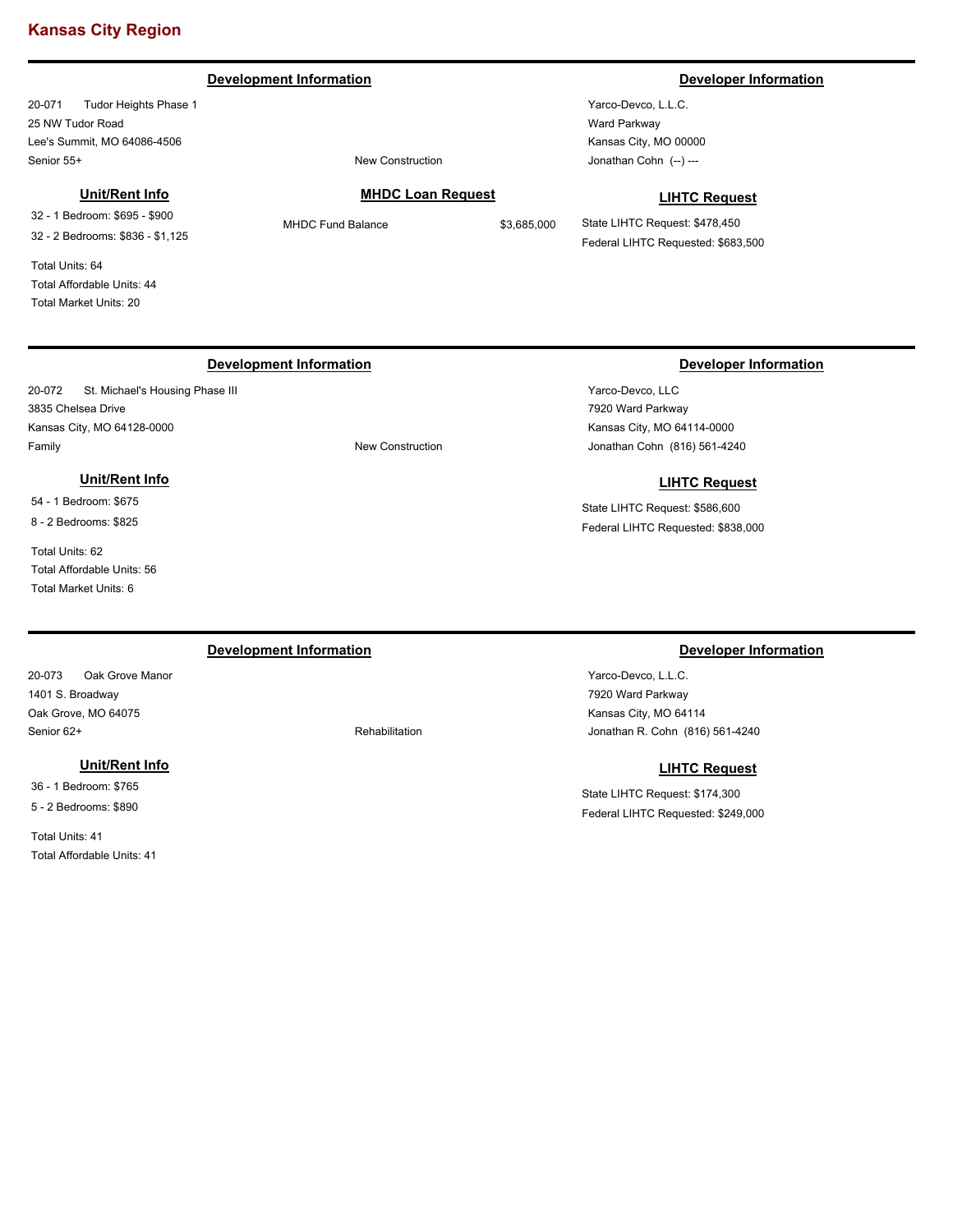### **Development Information Developer Information**

20-074 Marlborough Lofts & Townhomes 1300 E 75th St Kansas City, MO 64131 Family New + Rehab

#### **Unit/Rent Info**

21 - 1 Bedroom: \$365 - \$875 24 - 2 Bedrooms: \$425 - \$995 10 - 3 Bedrooms: \$485 - \$1,200

Total Units: 55 Total Affordable Units: 55

20-077 The Cleveland

Kansas City, MO 64130

Prairie Fire Development Group, LLC 770 E 5th Street Kansas City, MO 64106 Kelley Hrabe (816) 686-2416

#### **LIHTC Request**

State LIHTC Request: \$483,000 Federal LIHTC Requested: \$690,000

### **Development Information Developer Information**

Community Builders of Kansas City 4001 Blue Parkway, Suite 301 Kansas City, MO 64130 Emmet Pierson, Jr. (816) 627-2163

#### **LIHTC Request**

State LIHTC Request: \$343,000 Federal LIHTC Requested: \$490,000

**Unit/Rent Info** 80 - 3 Bedrooms: \$789 - \$941

Total Units: 80 Total Affordable Units: 72 Total Market Units: 8

### **Development Information Developer Information**

5101-5223 Cleveland Avenue, 5100-5234 Mersington and 5201-5231 Mersington

20-086 Remington Place SW Clark Blue Springs, MO 64014 Senior 55+ New Construction

**Unit/Rent Info**

12 - 1 Bedroom: \$345 - \$695 28 - 2 Bedrooms: \$395 - \$785

Total Units: 40 Total Affordable Units: 34 Total Market Units: 6

### **MHDC Loan Request**

MHDC Fund Balance \$975,000

DLS Historic Developer IV, LLC 4510 Belleview Ave., Suite 300 Kansas City, MO 64111-3538 Timothy Schulte (816) 502-4725

**LIHTC Request**

State LIHTC Request: \$444,500 Federal LIHTC Requested: \$635,000

Family **Acquisition/Rehab** 

### **MHDC Loan Request**

MHDC Fund Balance \$2,750,000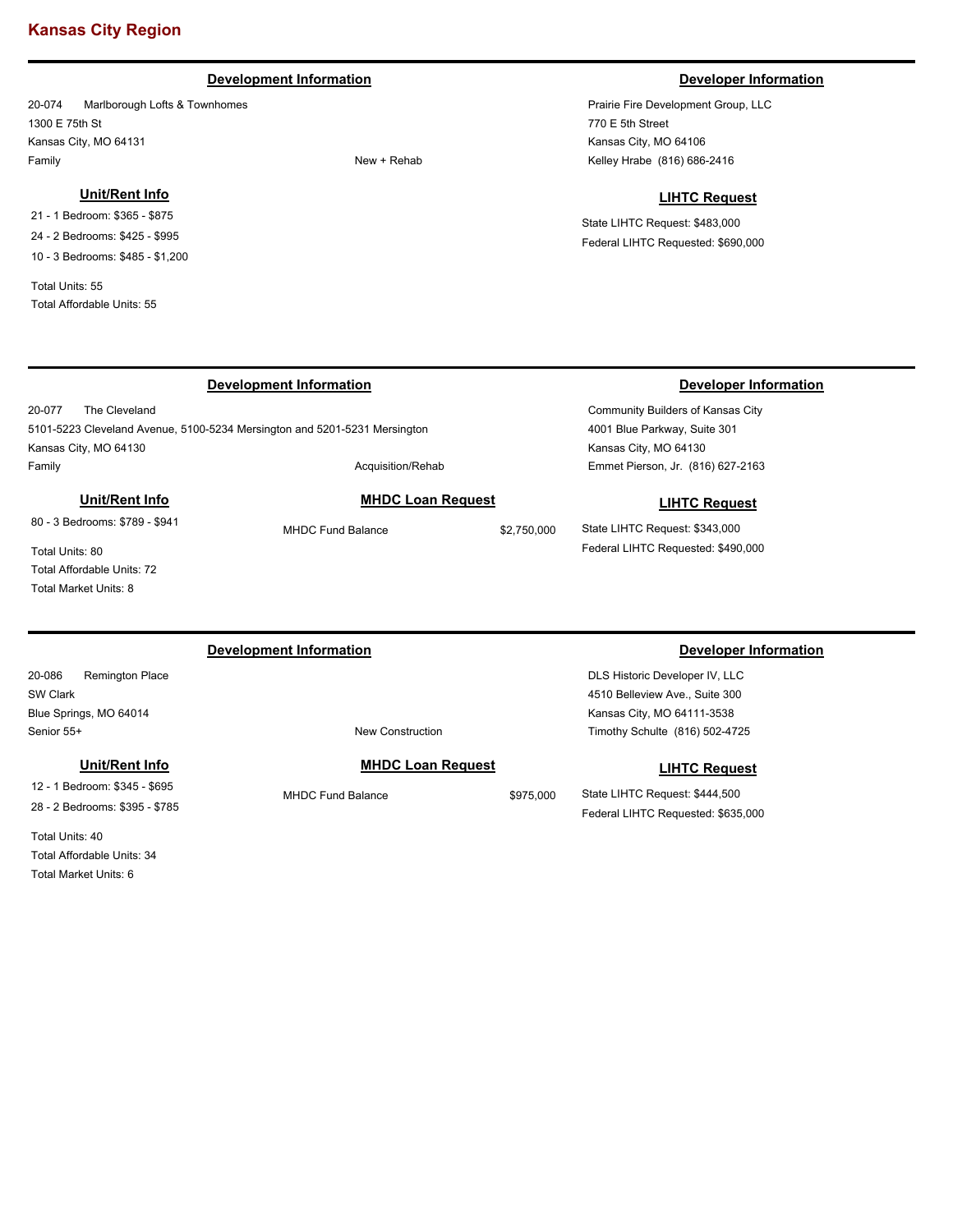### **Development Information Developer Information**

20-089 The Villages 10101 James A. Reed Road Kansas City, MO 64134-2183 Family New + Rehab

### **Unit/Rent Info**

20-096 MorningStar Senior Apartments Phase II

**Unit/Rent Info**

2 - 1 Bedroom: \$455 - \$525 31 - 2 Bedrooms: \$430 - \$580

Total Affordable Units: 28 Total Market Units: 5

Total Units: 33

Senior 62+ New Construction

6 - Studio: \$985 20 - 1 Bedroom: \$350 - \$1,062 4 - 2 Bedrooms: \$600

Total Units: 30 Total Affordable Units: 30

2709 Wabash Avenue Kansas City, MO 64109

The Villages Developer, LLC 900 East LaHarpe Kirksville, MO 63501-0000 Tom Weber (417) 869-8911

#### **LIHTC Request**

State LIHTC Request: \$301,079 Federal LIHTC Requested: \$430,113

### **Development Information Developer Information**

MorningStar's Development Company, Inc 2411 E 27th Street Kansas City, MO 64127 Bobbie Stevenson (816) 923-3559

#### **LIHTC Request**

State LIHTC Request: \$381,500 Federal LIHTC Requested: \$545,000

20-099 Crescendo 2401 Highland Avenue Kansas City, MO 64108 Brinshore Development, LLC 666 Dundee Road Suite 1102 Northbrook, IL 60062-2735 Family **Family Family New Construction Development Information Developer Information** David Brint, R. Sciortino, T. Lieberman (847) 562-9400 **MHDC Loan Request** MHDC Other \$250,000 **LIHTC Request** State LIHTC Request: \$430,500 Federal LIHTC Requested: \$615,000 **Unit/Rent Info** 10 - 1 Bedroom: \$350 - \$650

**MHDC Loan Request** MHDC Other \$500,000

10 - 2 Bedrooms: \$390 - \$825 19 - 3 Bedrooms: \$450 - \$995

Total Units: 39 Total Affordable Units: 30 Total Market Units: 9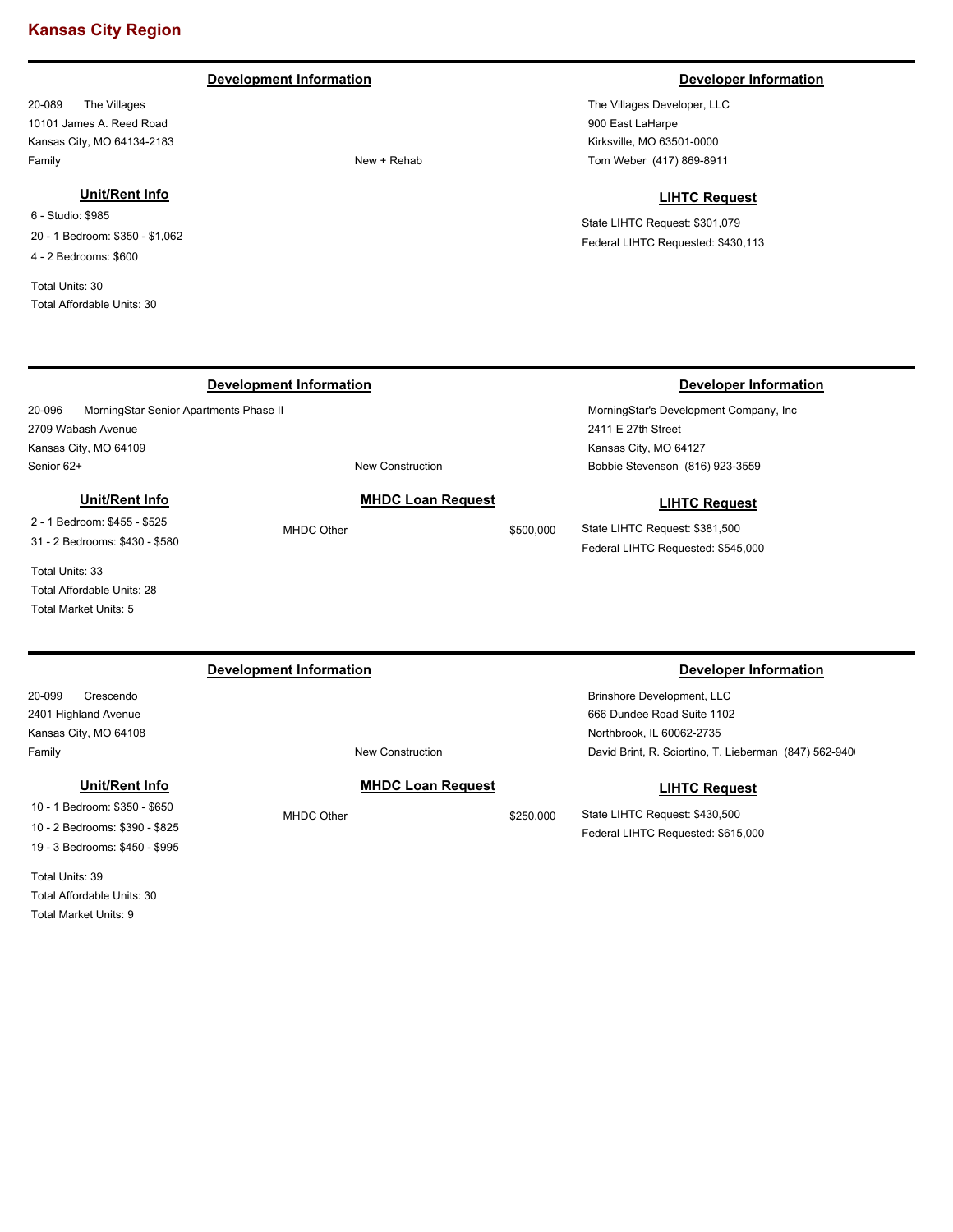#### **Development Information Developer Information Developer Information**

20-100 Sam Rodgers Place 2100 E. 9th Street Kansas City, MO 64124-0000 Family **Family Family New Construction** 

#### **Unit/Rent Info**

18 - 1 Bedroom: \$568 - \$700 15 - 2 Bedrooms: \$692 - \$850 22 - 3 Bedrooms: \$900 - \$1,050 5 - 4+ Bedrooms: \$1,068 2 - 4+ Bedrooms: \$1,227

Total Units: 62 Total Affordable Units: 42 Total Market Units: 20

#### **MHDC Loan Request**

MHDC HOME \$190,000 MHDC Other \$1,000,000

State LIHTC Request: \$478,800 Federal LIHTC Requested: \$684,000

### **Development Information Developer Information**

20-106 Legacy at Parade Park Phase I TBD Kansas City, MO 64127-2313

#### **Unit/Rent Info**

60 - 1 Bedroom: \$806 - \$975 10 - 2 Bedrooms: \$806 - \$975

Total Units: 70 Total Affordable Units: 70

# McCormack Baron Salazar, Inc.

720 Olive Street, Suite 2500 St. Louis, MO 63101-2313 Vincent R. Bennett (314) 621-3400

#### **LIHTC Request**

State LIHTC Request: \$560,000 Federal LIHTC Requested: \$800,000

Brinshore Development, LLC 666 Dundee Road, Suite 1102 Northbrook, IL 60062-2735 Richard Sciortino (847) 562-9400

### **LIHTC Request**

Senior 62+ New Construction **MHDC Loan Request** MHDC HOME \$2,465,000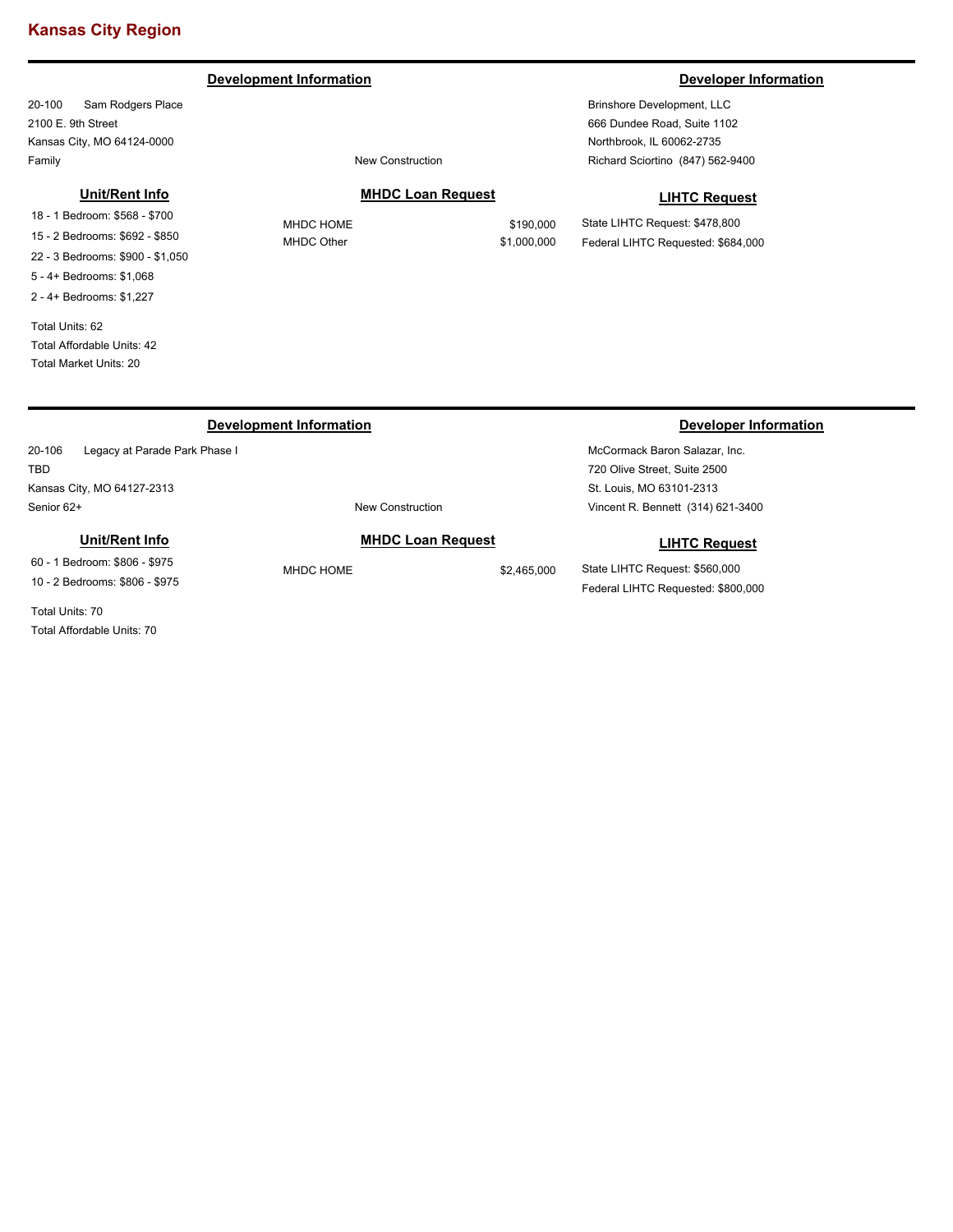#### **Development Information Developer Information**

20-001 Lindenwood Senior Apartments 1105 Linden St. Cape Girardeau, MO 63701-0000 Senior 62+ Acquisition/Rehabition Acquisition/Rehabition

#### **Unit/Rent Info**

6 - Studio: \$648 61 - 1 Bedroom: \$648 - \$687

Total Units: 67 Total Affordable Units: 67

**MHDC Loan Request** MHDC Other \$450,000

Cape Area Comm. Housing Dev. Corp. CDC and 1105 Developme 2201 Walton Drive, Suite A Jackson, MO 63755-3711 Chad Hartle (573) 576-5433

#### **LIHTC Request**

State LIHTC Request: \$375,900 Federal LIHTC Requested: \$537,000

20-003 Silver Springs II Apartments 550 N Silver Springs Road Cape Girardeau, MO 63701 Senior 55+ New Construction

# **Unit/Rent Info**

**MHDC Loan Request**

MHDC Fund Balance \$1,000,000

#### **Development Information Developer Information**

MACO Development Company, L.L.C. 111 N Main Street / P.O. Box 68 Clarkton, MO 63837 J. Jason Maddox (573) 448-3000

#### **LIHTC Request**

State LIHTC Request: \$516,158 Federal LIHTC Requested: \$737,368

Total Units: 56 Total Affordable Units: 50 Total Market Units: 6

56 - 2 Bedrooms: \$385 - \$700

20-007 Carthage Marble Heights Apartments Fir Road (final address to be determined) Carthage, MO 64836-0000 Family **Family Family New Construction** 

### **Unit/Rent Info**

24 - 2 Bedrooms: \$288 - \$680 16 - 3 Bedrooms: \$320 - \$730

Total Units: 40 Total Affordable Units: 33 Total Market Units: 7

### **MHDC Loan Request**

MHDC Fund Balance \$300,000 MHDC HOME \$336,997

### **Development Information Developer Information**

Midcontinent Equity Holdings, LLC 107-A West Highway 32 (P.O. Box 248) Stockton, MO 65785-0000 J. Bryan Jones (417) 276-5404

#### **LIHTC Request**

State LIHTC Request: \$371,000 Federal LIHTC Requested: \$530,000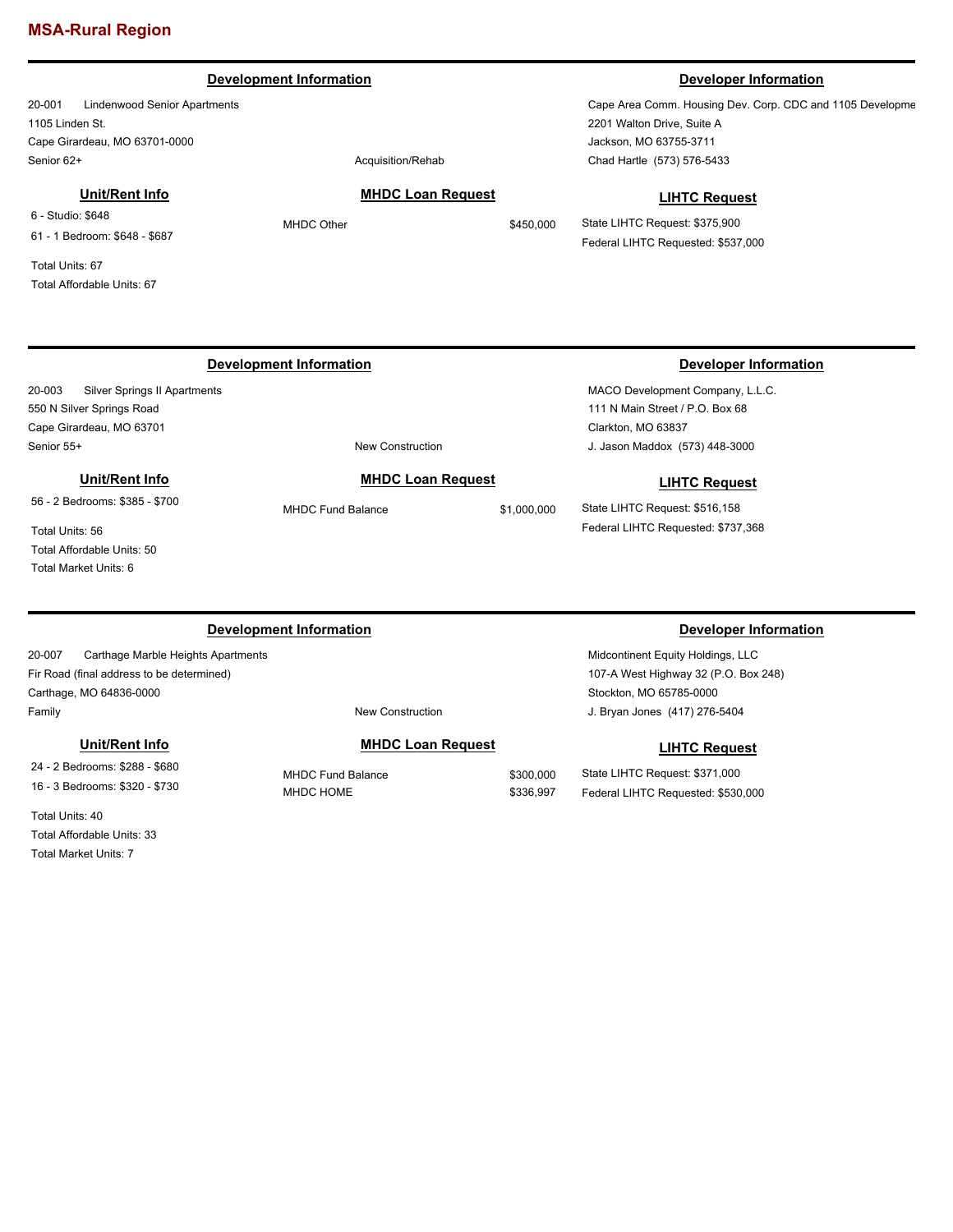### **Development Information Developer Information**

20-023 Frisco Highlands at Edgewater 3100 S. Pike Ave Bolivar, MO 65613 Family **Family Family New Construction** 

#### **Unit/Rent Info**

16 - 2 Bedrooms: \$325 - \$550 16 - 3 Bedrooms: \$355 - \$600

Total Units: 32 Total Affordable Units: 25 Total Market Units: 7

20-031 Maplewood Villas 550 N. Duke Avenue Springfield, MO 65802-5493

Morelock Builders & Associates, Inc 722-B West Olive St Springfield, MO 65806 Wayne Morelock (417) 864-6661

#### **LIHTC Request**

State LIHTC Request: \$315,000 Federal LIHTC Requested: \$450,000

### **Development Information Developer Information**

The Kitchen, Inc 1630 N. Jefferson Springfield, MO 65803-2819 Meleah Spencer (417) 837-1500

#### **LIHTC Request**

State LIHTC Request: \$375,900 Federal LIHTC Requested: \$537,000

Total Units: 44 Total Affordable Units: 44

**Unit/Rent Info** 44 - 2 Bedrooms: \$320 - \$475

20-032 Eagle Park Estates 709 N. Gregg Road Nixa, MO 65714-8539 Family **Family Family New Construction** 

#### **Unit/Rent Info**

22 - 2 Bedrooms: \$335 - \$630 22 - 3 Bedrooms: \$375 - \$730

Total Units: 44 Total Affordable Units: 36 Total Market Units: 8

#### **Development Information Developer Information**

Senior 55+ New Construction

#### **MHDC Loan Request**

**MHDC Loan Request** MHDC CHDO \$1,000,000

MHDC HOME \$650,000

Housing Plus, LLC 1525 E Republic Rd, Ste B100 Springfield, MO 65804-6583 Becky Selle (417) 887-6682

#### **LIHTC Request**

State LIHTC Request: \$416,500 Federal LIHTC Requested: \$595,000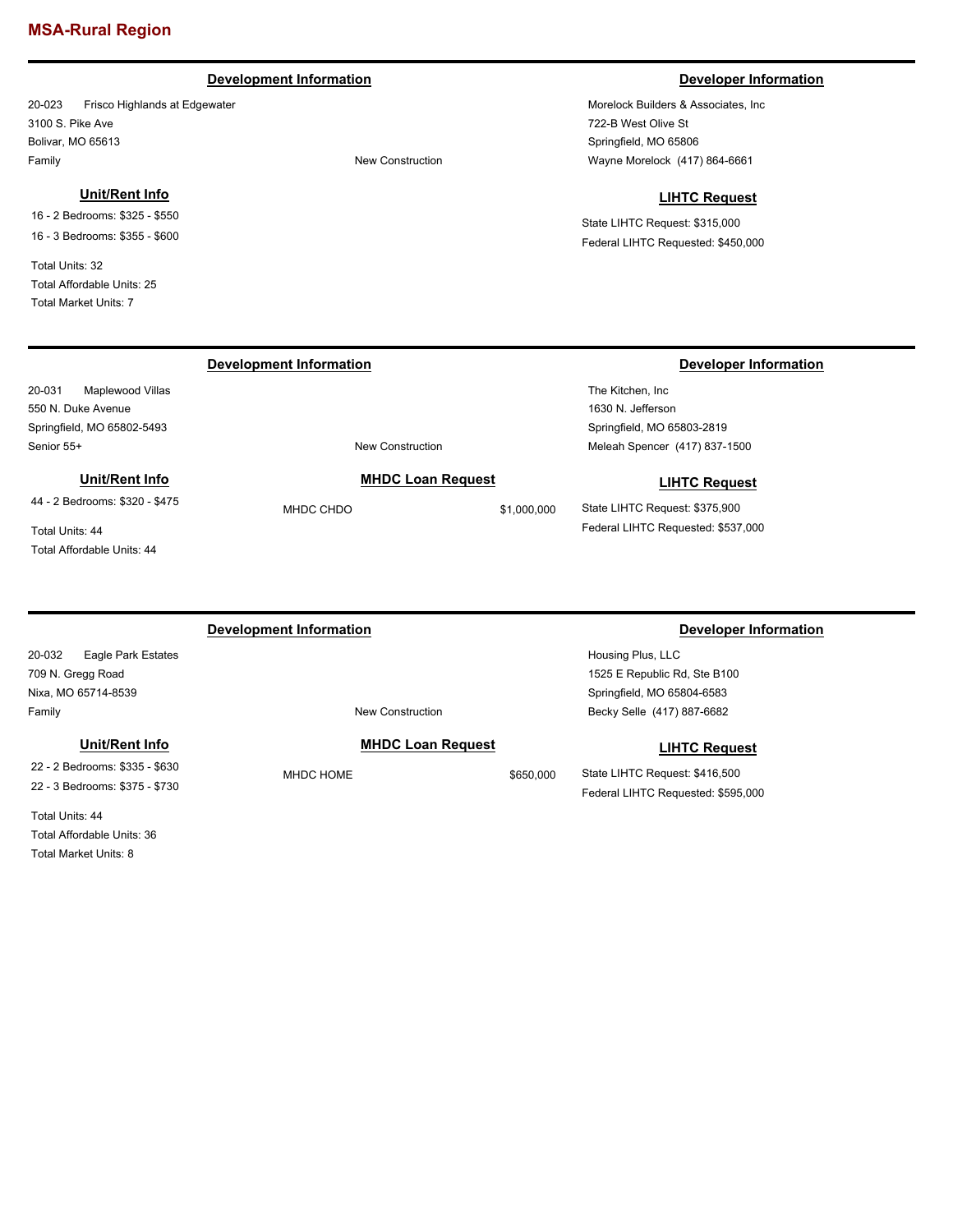### **Development Information Developer Information**

20-039 Freedom Ridge Homes, LP 2009 W Kingsley St Springfield, MO 65807 Family **Family Family New Construction** 

#### **Unit/Rent Info**

37 - 1 Bedroom: \$655 8 - 2 Bedrooms: \$836

Total Units: 45 Total Affordable Units: 45

Breckenridge Development Services, Inc. w/ BGC Advantage (Mas 1910 Farmerville Highway Ruston, LA 71270-7150 Holly Knight (318) 224-2997

#### **LIHTC Request**

CHA Affordable Housing Development, LLC

**LIHTC Request**

201 Switzler Street Columbia, MO 65203-4156

Phil Steinhaus (573) 554-7000

State LIHTC Request: \$363,650 Federal LIHTC Requested: \$519,500

State LIHTC Request: \$605,500 Federal LIHTC Requested: \$865,000

### **Development Information Developer Information**

20-040 Kinney Point Apartments 1 East Sexton Road & 315-325 & 401-411 Trinity Place Columbia, MO 65203-4181 Family **Family New Construction** 

**MHDC Loan Request** MHDC HOME \$250,000 MHDC Other \$250,000

**MHDC Loan Request**

### **Unit/Rent Info**

3 - 1 Bedroom: \$498 9 - 2 Bedrooms: \$613 14 - 3 Bedrooms: \$844 10 - 4+ Bedrooms: \$1,080

Total Units: 36 Total Affordable Units: 36

#### **Development Information Developer Information**

20-047 Cheyenne Trace Southeast corner of N. Cheyenne Rd. and North St. Nixa, MO 65714 Senior 55+ New Construction

**Unit/Rent Info**

48 - 2 Bedrooms: \$272 - \$695

MHDC HOME \$1,100,000

Ring Property Company, L.L.C. 14611 Schoettler Manor Court Chesterfield, MO 63017-8900 Robert A. Ring (573) 268-4587

#### **LIHTC Request**

State LIHTC Request: \$497,000 Federal LIHTC Requested: \$710,000

Total Units: 48 Total Affordable Units: 43

Total Market Units: 5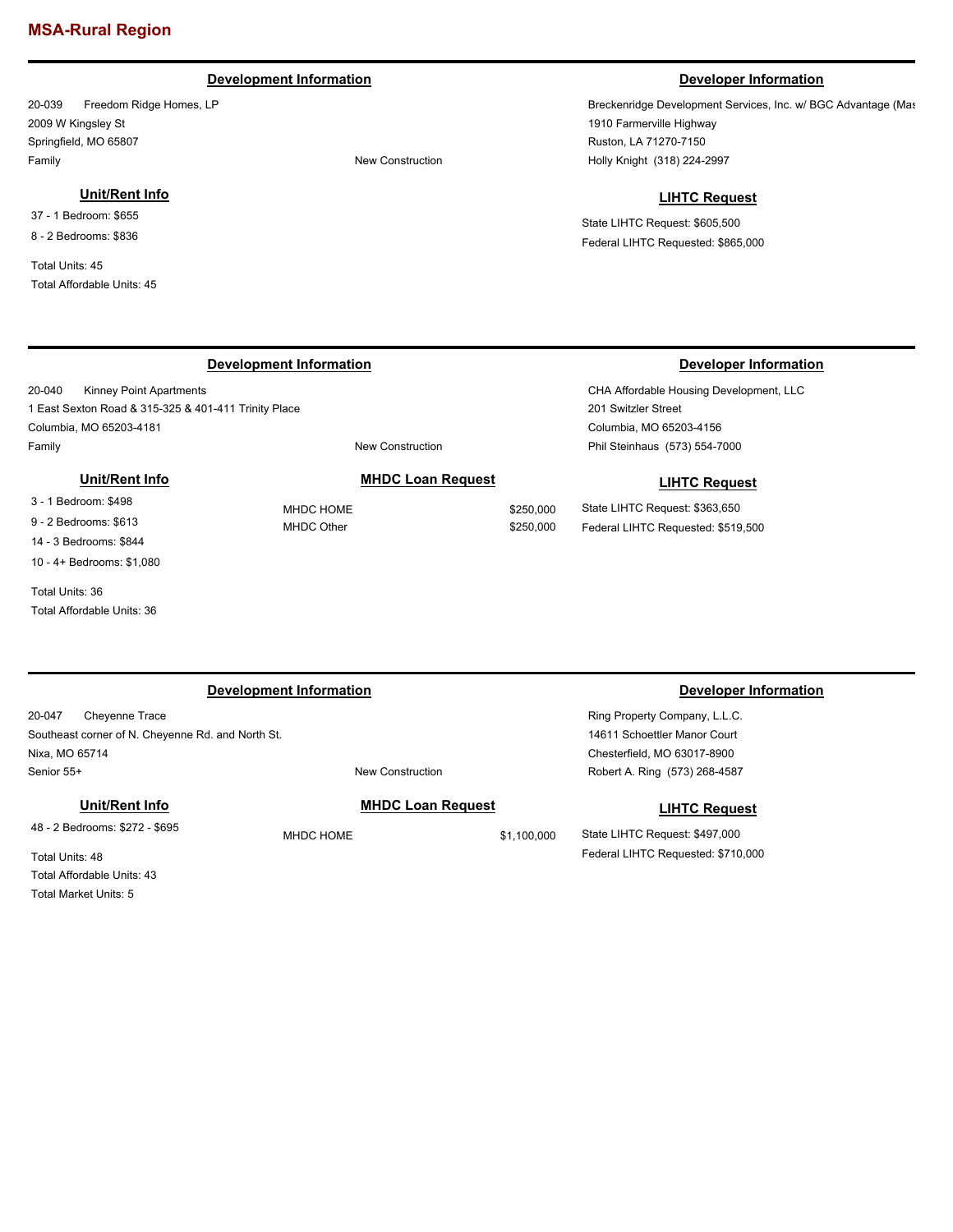#### **Development Information Developer Information**

20-054 Dogwood Hills Villas 315 Flora Drive Jefferson City, MO 65101-1812 Family **Family Family New Construction** 

#### **Unit/Rent Info**

32 - 2 Bedrooms: \$318 - \$560 16 - 3 Bedrooms: \$353 - \$700

Total Units: 48 Total Affordable Units: 48

North Star Housing, LLC 31711 E Pink Hill Road Grain Valley, MO 64029-9298 Lela Gruebel (816) 392-1406

### **MHDC Loan Request**

**LIHTC Request**

State LIHTC Request: \$271,600 Federal LIHTC Requested: \$388,000

#### 20-055 Olivia Apartments 320 S. Moffet Avenue Joplin, MO 64801 To be Formed Olivia Developer, LLC 1710 Fenpark, Suite #4 St Louis, MO 63026 Senior 62+ Rehabilitation **Development Information Developer Information** J. David Dodson (314) 808-2480 **MHDC Loan Request** MHDC Fund Balance \$384,003 **LIHTC Request** State LIHTC Request: \$426,806 Federal LIHTC Requested: \$609,723 **Unit/Rent Info** 22 - 1 Bedroom: \$250 - \$560 18 - 2 Bedrooms: \$295 - \$650

Total Units: 40 Total Affordable Units: 40

20-057 Terraces on Cresthaven 2600 North Cresthaven Avenue Springfield, MO 65803-7706 Senior 55+ New Construction

#### **Unit/Rent Info**

36 - 1 Bedroom: \$300 - \$850 24 - 2 Bedrooms: \$350 - \$950

Total Units: 60 Total Affordable Units: 50 Total Market Units: 10

#### **Development Information Developer Information**

DowCon, LLC 3011 E. Meyer Blvd. Kansas City, MO 64132 Samuel Dowdy/Dolph Woodman (417) 695-2100

### **LIHTC Request**

State LIHTC Request: \$409,500 Federal LIHTC Requested: \$585,000

MHDC HOME \$300,000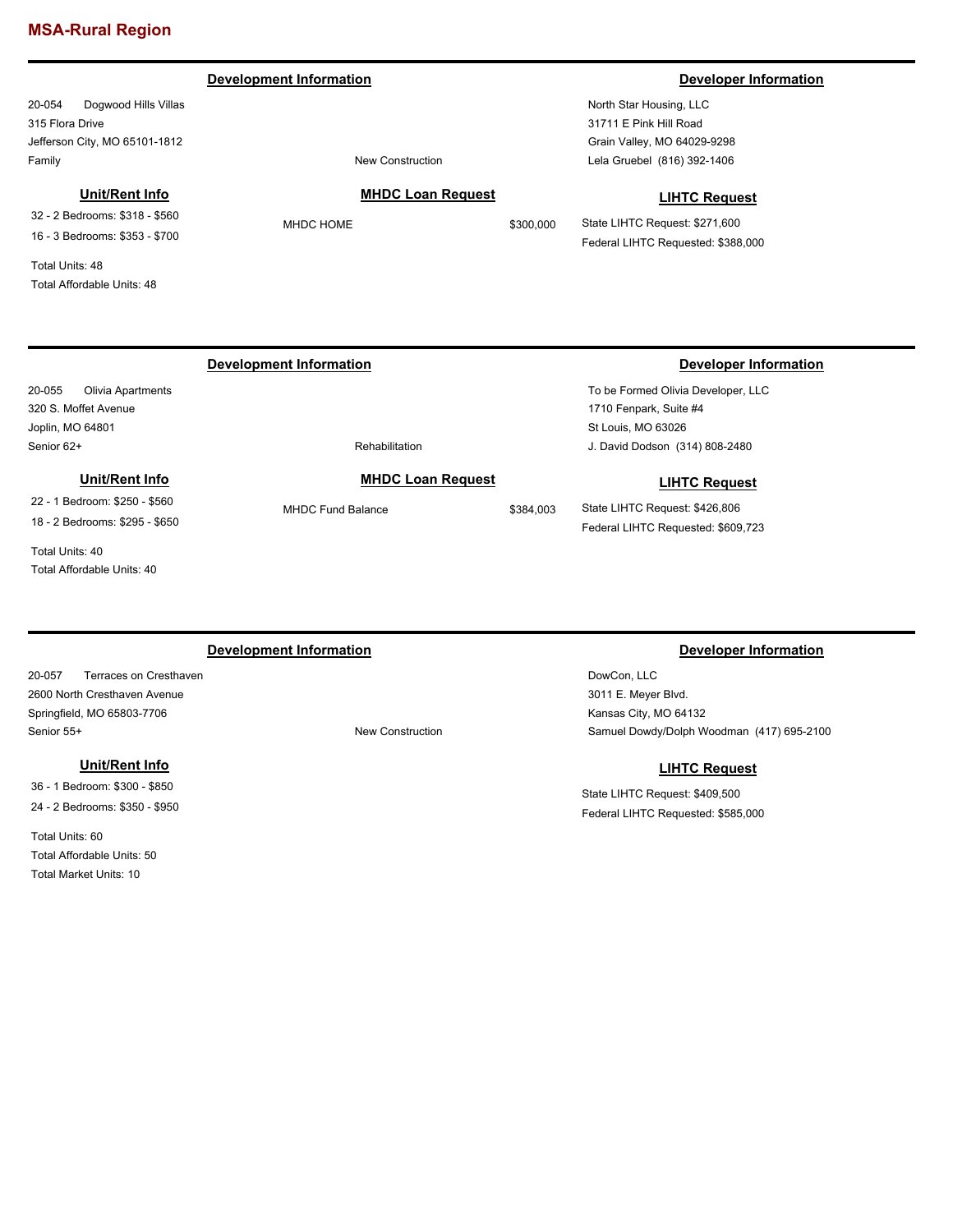### **Development Information Developer Information**

20-058 Miller Court Senior Villas 139 E. Miller Rd. Republic, MO 65738-2105 Senior 55+ New Construction

#### **Unit/Rent Info**

20-060 Cottages at Generations Village

**Unit/Rent Info** 36 - 2 Bedrooms: \$365 - \$664 4 - 3 Bedrooms: \$627 - \$750

20 - 1 Bedroom: \$300 - \$600 20 - 2 Bedrooms: \$350 - \$875

Total Units: 40 Total Affordable Units: 36 Total Market Units: 4

700 Buck Road Willard, MO 65781-0000

DowCon, LLC 3011 E. Meyer Blvd. Kansas City, MO 64132 Samuel Dowdy/Dolph Woodman (417) 695-2100

### **LIHTC Request**

State LIHTC Request: \$308,000 Federal LIHTC Requested: \$440,000

### **Development Information Developer Information**

Trinity Housing Development 3556 S. Culpepper, Suite 4 Springfield, MO 65804-4252 J. Ryan Hamilton (417) 882-1701

#### **LIHTC Request**

State LIHTC Request: \$404,250 Federal LIHTC Requested: \$577,500

Total Units: 40 Total Affordable Units: 36 Total Market Units: 4

### **Development Information Developer Information**

Senior 55+ New Construction

20-061 Ashford Place W. N. St. / N. Main St. Republic, MO 65738-1014 Family **Family Family New Construction** 

**Unit/Rent Info**

26 - 2 Bedrooms: \$365 - \$806 14 - 3 Bedrooms: \$500 - \$736

Total Units: 40 Total Affordable Units: 36 Total Market Units: 4

#### **MHDC Loan Request**

**MHDC Loan Request** MHDC Fund Balance \$775,000

MHDC HOME \$600,000

Interfaith Housing and Community Services/Trinity Housing Develo 3556 S. Culpepper, Ste 4 Springfield, MO 65804-4252 Ryan Hamilton (417) 882-1701

### **LIHTC Request**

State LIHTC Request: \$378,000 Federal LIHTC Requested: \$540,000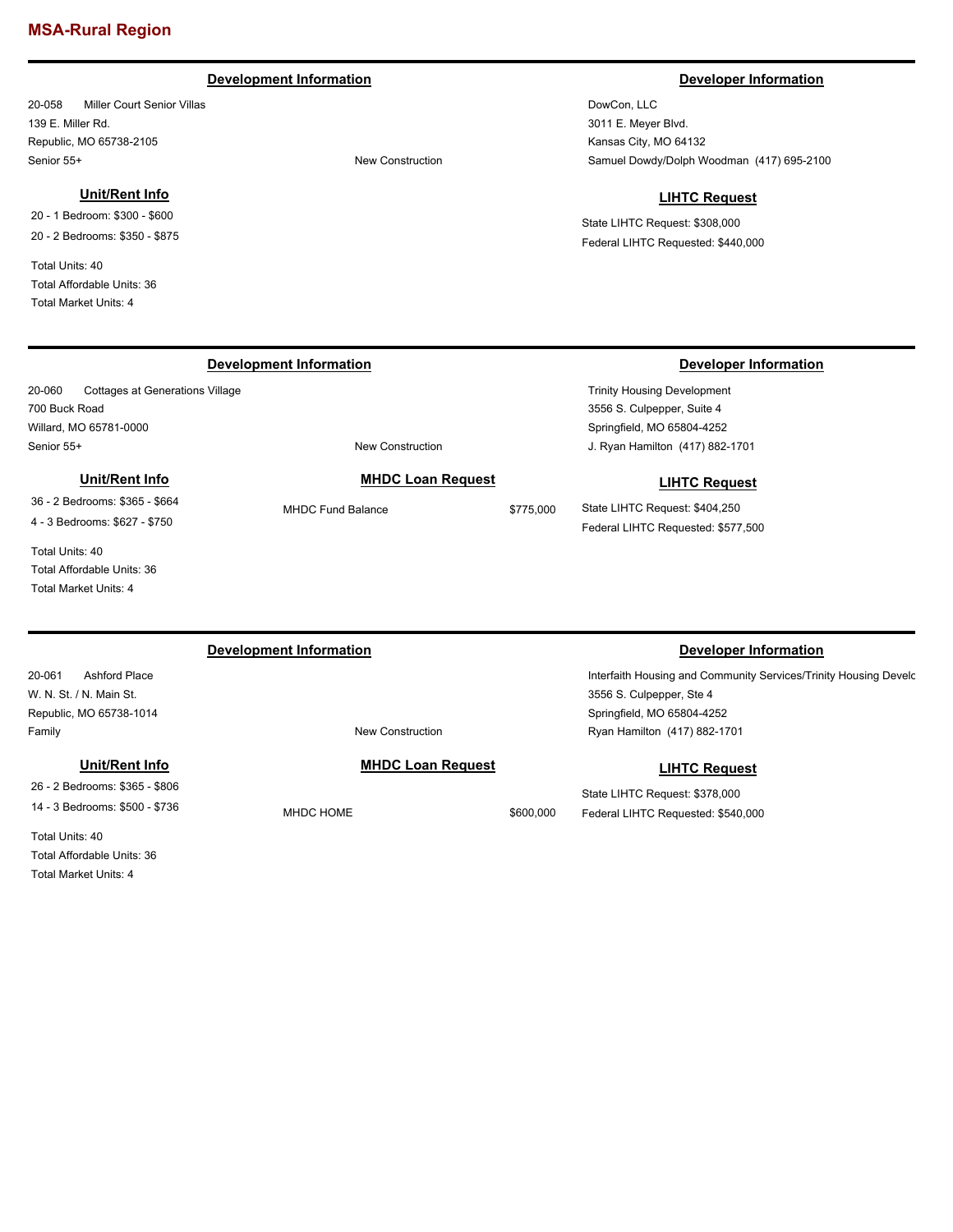#### **Development Information Developer Information**

20-064 Sinclair Estates II West Southampton Dr. and Sinclair Road Columbia, MO 65203 Senior 55+ New Construction

### **Unit/Rent Info**

40 - 2 Bedrooms: \$362 - \$725

Total Units: 40 Total Affordable Units: 34 Total Market Units: 6

#### **MHDC Loan Request**

JES Dev Co, Inc. 206 Peach Way Columbia, MO 65203-4905 Brian Kimes (573) 443-2021

#### **LIHTC Request**

State LIHTC Request: \$465,500 Federal LIHTC Requested: \$665,000

### **Development Information Developer Information**

20-076 The Chadwick 2200 East Catalpa Street Springfield, MO 65804-0000 Family **Family Example 2018 New Construction** 

#### **Unit/Rent Info**

12 - 1 Bedroom: \$318 - \$634 42 - 2 Bedrooms: \$382 - \$761 6 - 3 Bedrooms: \$437 - \$840

Total Units: 60 Total Affordable Units: 54

Total Market Units: 6

20-084 Scenic Meadows SE Corner of Scenic Ave and W. Delmar St. Springfield, MO 65802-5122 Senior 55+ New Construction

#### **Unit/Rent Info**

20 - 1 Bedroom: \$270 - \$650 40 - 2 Bedrooms: \$324 - \$750

Total Units: 60 Total Affordable Units: 54 Total Market Units: 6

MHDC Other \$750,000

The Chadwick Developer, LLC 901 E. Battlefiedl Springfield, MO 65807-0000 Trevor Crist (417) 881-6623

#### **LIHTC Request**

State LIHTC Request: \$553,425 Federal LIHTC Requested: \$790,607

### **Development Information Developer Information**

Terravest Development Corp. 302 Campusview Dr., Suite 106 Columbia, MO 65203-7506 Jay Burchfield (573) 875-5151

### **LIHTC Request**

State LIHTC Request: \$612,500 Federal LIHTC Requested: \$875,000

**MHDC Loan Request**

# MHDC HOME \$600,000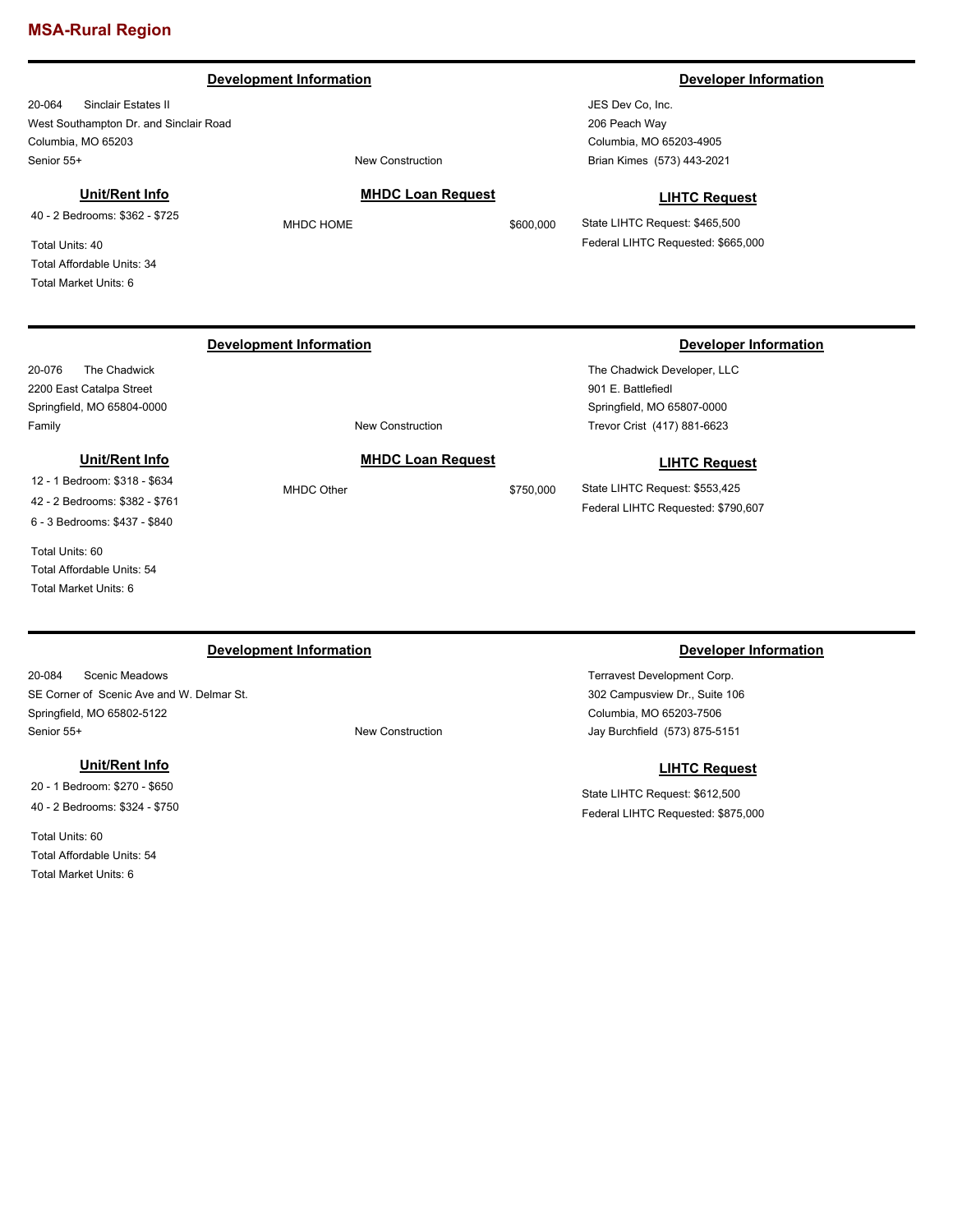#### **Development Information Developer Information**

20-087 Memorial Hills II SE Corner of S MCCoy Ave and W 27th St. Joplin, MO 64804-1513 Senior 55+ New Construction

### **Unit/Rent Info**

54 - 2 Bedrooms: \$212 - \$685

Total Units: 54 Total Affordable Units: 48 Total Market Units: 6

20-088 Frisco Senior Village II South Oakland Ave. (adjacent to newly constructed phase I property) Bolivar, MO 65613 Senior 55+ New Construction

#### **Unit/Rent Info**

16 - 1 Bedroom: \$271 - \$595 26 - 2 Bedrooms: \$320 - \$695

Total Units: 42 Total Affordable Units: 36 Total Market Units: 6

#### **Development Information Developer Information**

20-094 Pioneer Lofts 502 Francis Street (Southeast corner of 5th and Francis) St. Joseph, MO 64501 Family **Family Family New Construction** 

#### **Unit/Rent Info**

10 - 1 Bedroom: \$181 - \$695 22 - 2 Bedrooms: \$198 - \$795 10 - 3 Bedrooms: \$194 - \$895

Total Units: 42 Total Affordable Units: 35 Total Market Units: 7

# **MHDC Loan Request**

MHDC Other \$275,000

**MHDC Loan Request** MHDC Other \$350,000

Parker Development, L.L.C. 1115 Illinois, Suite 1 Joplin, MO 64801-3972 Kevin Parker (417) 624-5552

#### **LIHTC Request**

State LIHTC Request: \$563,500 Federal LIHTC Requested: \$805,000

### **Development Information Developer Information**

Parker Development, L.L.C. 1115 Illinois, Suite 1 Joplin, MO 64801-3972 Kevin Parker (417) 624-5552

### **LIHTC Request**

State LIHTC Request: \$413,000 Federal LIHTC Requested: \$590,000

JES Dev Co, Inc. 206 Peach Way Columbia, MO 65203-4905 Brian Kimes (573) 443-2021

#### **LIHTC Request**

State LIHTC Request: \$494,200 Federal LIHTC Requested: \$706,000

#### **MHDC Loan Request**

MHDC Fund Balance \$750,000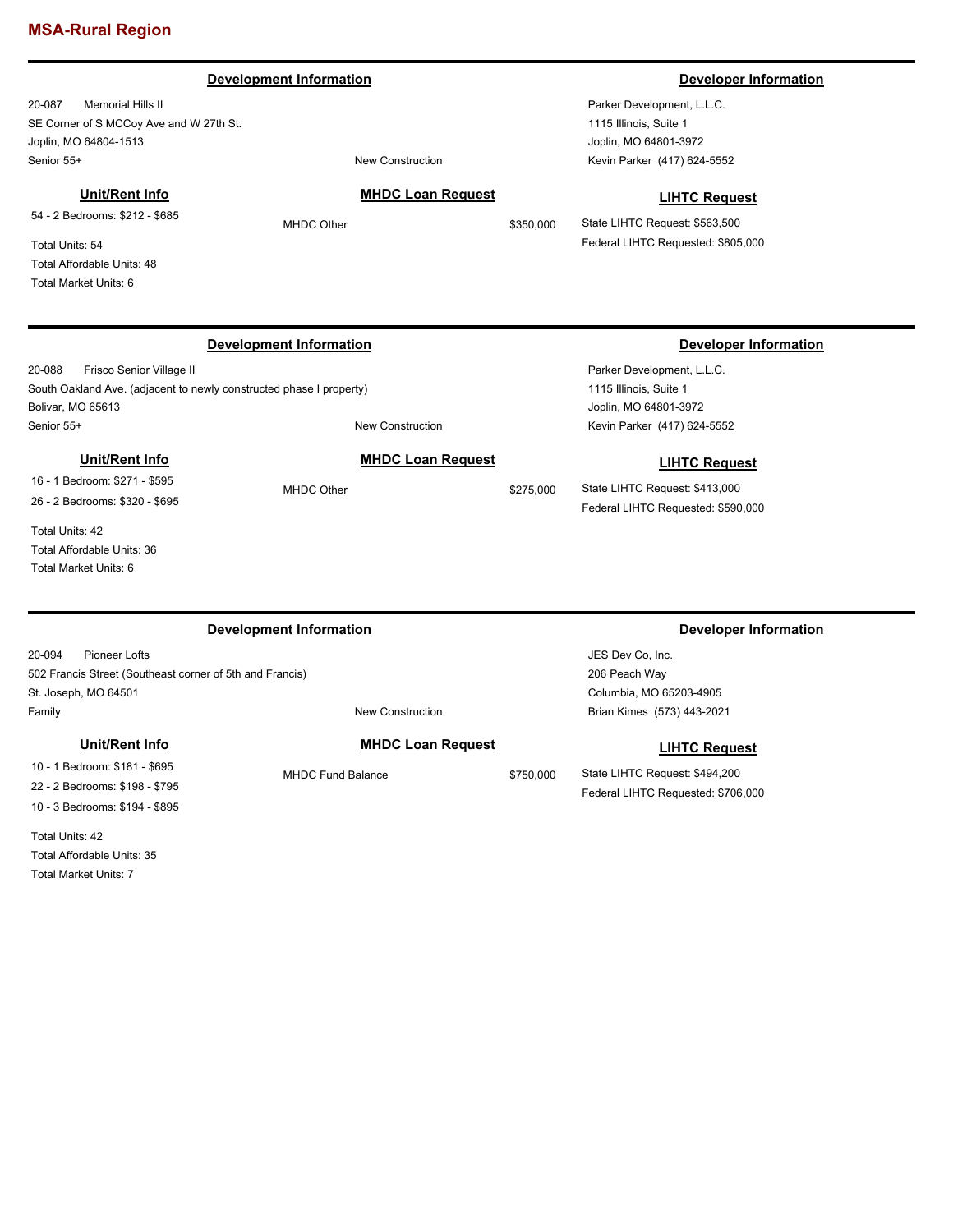### **Development Information Developer Information**

20-104 Lakeview Estates TBB Lakeview (located north of the intersecton of Marigold and S. Chapel Road) Carthage, MO 64836 Family **Family New Construction** 

Lakeview Estates Developer, LLC 2470 S. County Lane 128 Carthage, MO 64836-7913 Brandon Williams (417) 793-0923

### **Unit/Rent Info**

20 - 3 Bedrooms: \$550 11 - 4+ Bedrooms: \$700

MHDC HOME \$170,000

### **LIHTC Request**

State LIHTC Request: \$371,000 Federal LIHTC Requested: \$530,000

Total Units: 31 Total Affordable Units: 31

**MHDC Loan Request**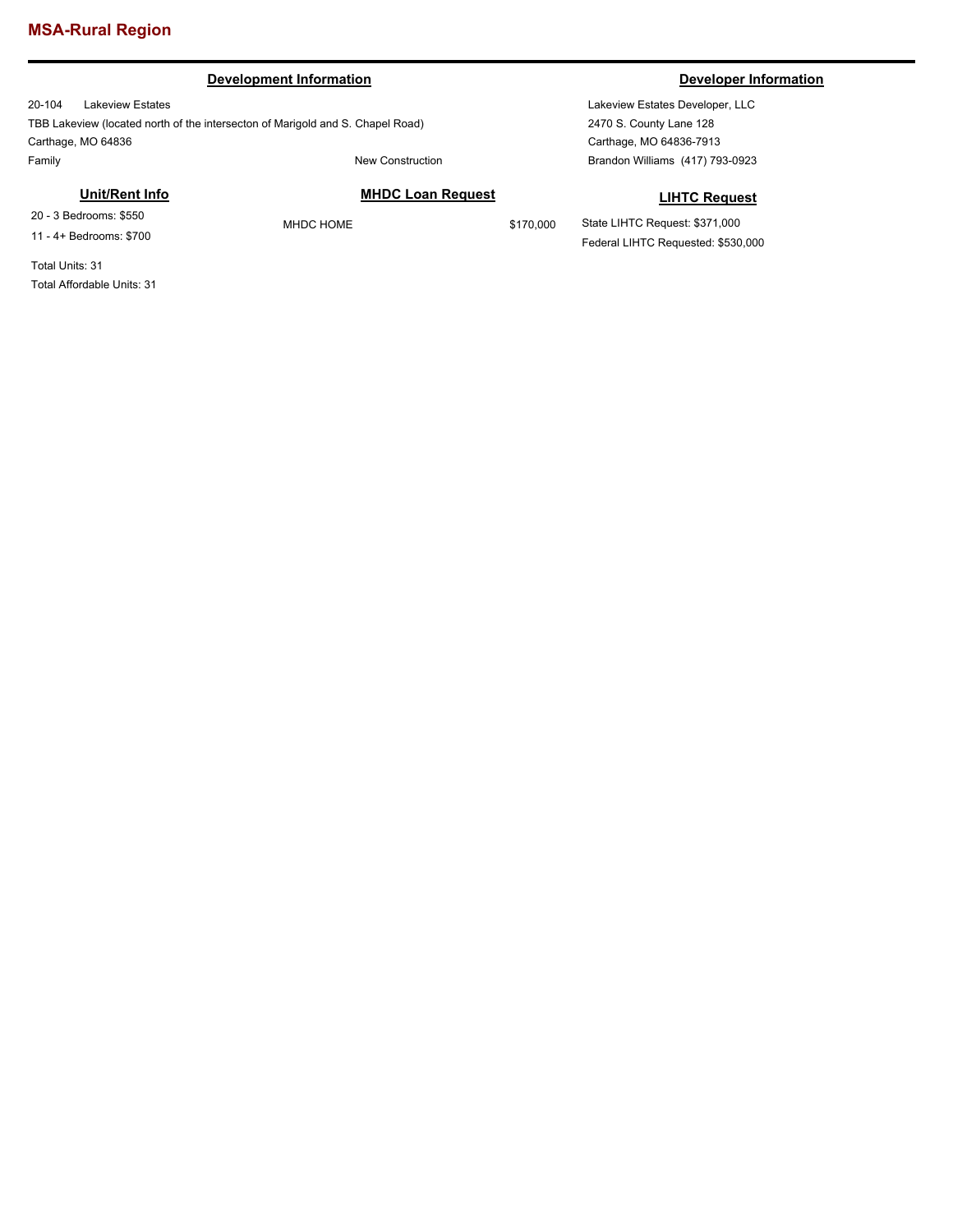#### **Development Information Developer Information**

20-002 The Meadows Of Fredericktown TBD Azalea Drive Fredericktown, MO 63645 Family **Family Family New Construction** 

#### **Unit/Rent Info**

30 - 2 Bedrooms: \$435 - \$495 10 - 3 Bedrooms: \$525 - \$595

Total Units: 40 Total Affordable Units: 36 Total Market Units: 4

**MHDC Loan Request**

Madison County Affordable Housing Partnership and RCH Develop 2201 Walton Drive, Suite A Jackson, MO 63755-3711 Chad Hartle (573) 576-5433

#### **LIHTC Request**

State LIHTC Request: \$408,100 Federal LIHTC Requested: \$583,000

### **Development Information Developer Information**

20-005 Monett Homes, LP Approximately 1540 North Central Ave. Lots 32 & 35 Monett, MO 65708 Family **Family New Construction** 

### **Unit/Rent Info**

30 - 3 Bedrooms: \$660 - \$730 4 - 4+ Bedrooms: \$695 - \$760

Total Units: 34

Total Affordable Units: 34

Red-Wood Development, Inc. 3609 E. 20th Street Joplin, MO 64801-5849 Ralph F. Schroeder (417) 624-4144

### **LIHTC Request**

State LIHTC Request: \$423,500 Federal LIHTC Requested: \$605,000

### **Development Information Developer Information**

20-006 Butler Meadows, LP 400 S Delaware Butler, MO 64730-0000 Senior 62+ Acquisition/Rehabition Acquisition Acquisition Acquisition Acquisition Acquisition Acquisition Acquisition Acquisition Acquisition Acquisition Acquisition Acquisition Acquisition Acquisition Acquisition Acquisit

#### **Unit/Rent Info**

80 - 1 Bedroom: \$445

Total Units: 80 Total Affordable Units: 80

Red-Wood Development, Inc. 3609 E. 20th Street Joplin, MO 64801-5849 Ralph F. Schroeder (417) 624-4144

### **LIHTC Request**

State LIHTC Request: \$465,500 Federal LIHTC Requested: \$665,000

MHDC Other \$495,000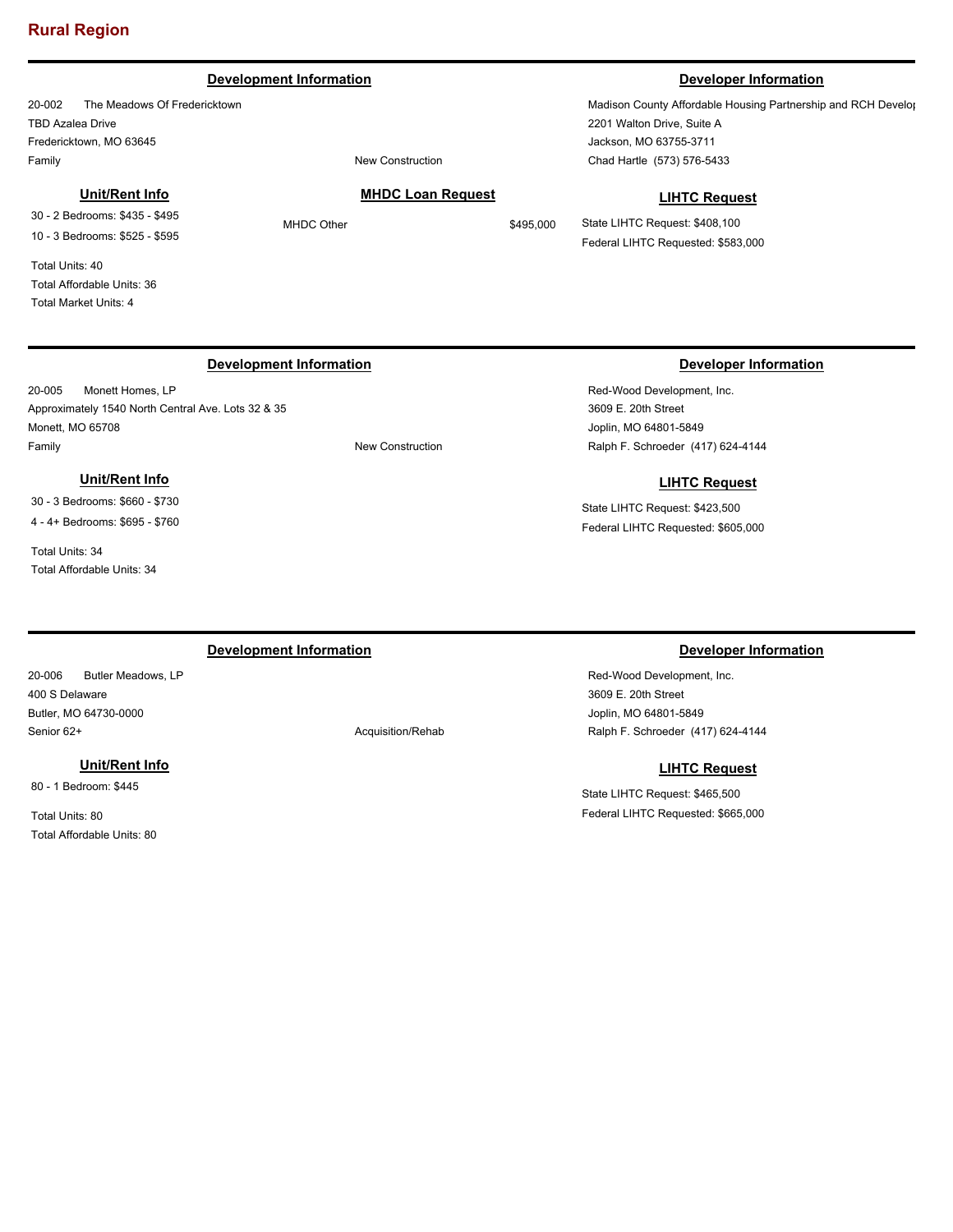#### **Development Information Developer Information**

20-008 McCanse Place of Mt. Vernon to be determined Mt.Vernon, MO 65712-0000 Family **Family Family New Construction** 

#### **Unit/Rent Info**

20 - 2 Bedrooms: \$0 - \$630 12 - 3 Bedrooms: \$350 - \$660

Total Units: 32 Total Affordable Units: 25 Total Market Units: 7

#### **MHDC Loan Request**

MHDC HOME \$300,098

Midcontinent Equity Holdings, LLC 107-A West Highway 32 (P.O. Box 248) Stockton, MO 65785-0000 J. Bryan Jones (417) 276-5404

#### **LIHTC Request**

State LIHTC Request: \$322,000 Federal LIHTC Requested: \$460,000

### **Development Information Developer Information**

20-009 Seminole Apartments 892 S Thayer Ave West Plains, MO 65775-0000 Family **Family Example 2018 Rehabilitation** 

### **Unit/Rent Info**

14 - 2 Bedrooms: \$337 - \$533 6 - 3 Bedrooms: \$383 - \$613

Total Units: 20 Total Affordable Units: 17 Total Market Units: 3

Midcontinent Equity Holdings, LLC 107-A West Highway 32 (P.O. Box 248) Stockton, MO 65785-0000 J. Bryan Jones (417) 276-5404

#### **LIHTC Request**

State LIHTC Request: \$148,400 Federal LIHTC Requested: \$212,000

20-011 Branson Manor Apartments 218 S. Old Country Rd. Branson, MO 65616 Senior 55+ Acquisition/Rehabition Acquisition Acquisition Acquisition Acquisition Acquisition Acquisition Acquisition Acquisition Acquisition Acquisition Acquisition Acquisition Acquisition Acquisition Acquisition Acquisit

#### **Unit/Rent Info**

72 - 1 Bedroom: \$546 8 - 2 Bedrooms: \$663

Total Units: 80 Total Affordable Units: 80

### **MHDC Loan Request**

MHDC Fund Balance \$1,010,459

### **Development Information Developer Information**

Investment Resources Corporation 7701 E. Kellogg Suite 820 Wichita, KS 67207-1712 Santo M. Catanese (316) 652-0616

### **LIHTC Request**

State LIHTC Request: \$378,000 Federal LIHTC Requested: \$540,000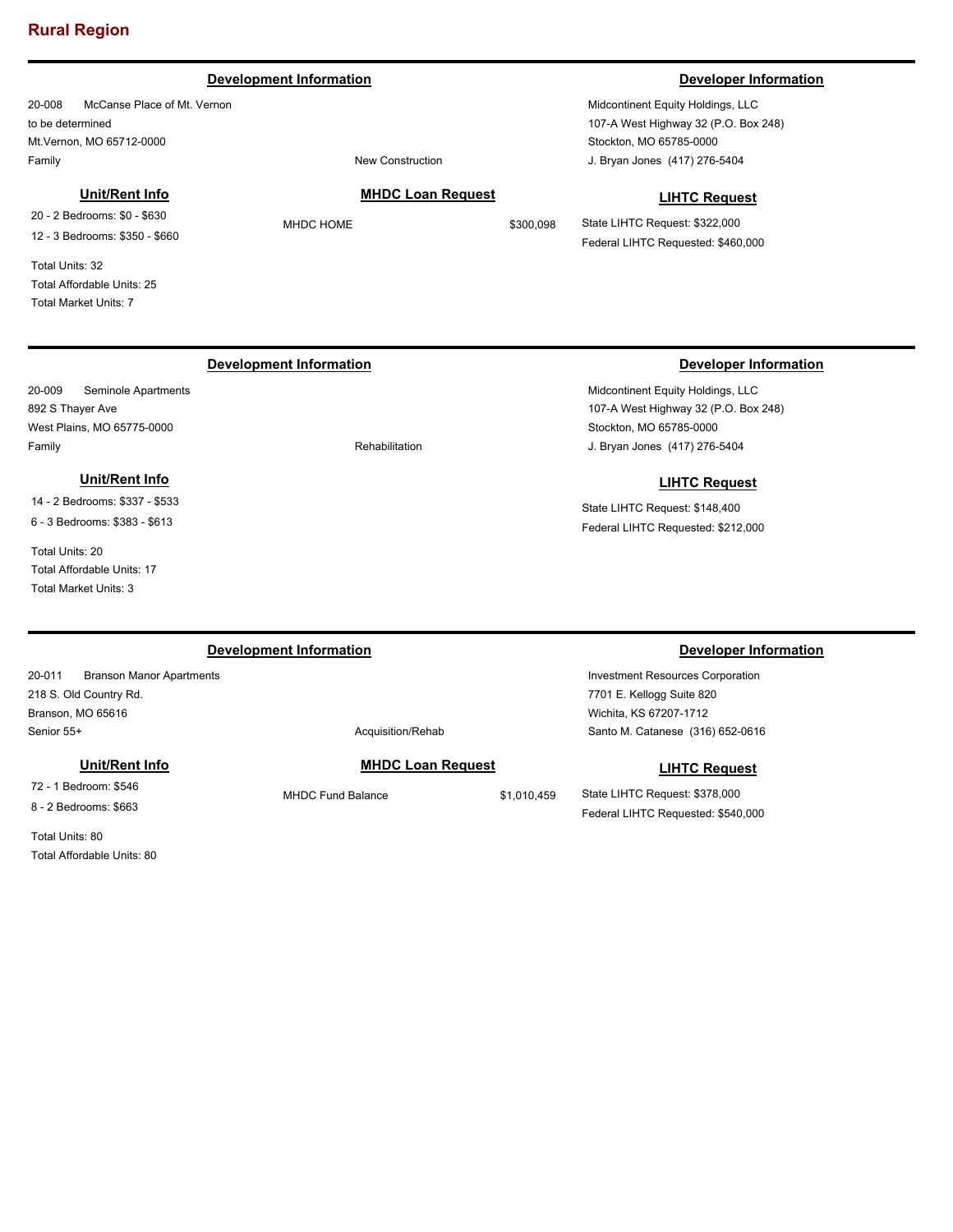#### **Development Information Developer Information**

20-012 Pioneer House Apartments 326 Broadway Lexington, MO 64067 Senior 55+ Acquisition/Rehab

### **Unit/Rent Info**

47 - 1 Bedroom: \$657

Total Units: 47 Total Affordable Units: 47

### **Development Information Developer Information**

20-016 Bluff View at Fall Creek, LP 102 Triton Drive (approx south of Fall Creek Rd, west of Country Bluff Drive) Branson, MO 65616-8889 Family **Family Example 2018 New Construction** 

#### **Unit/Rent Info**

7 - 2 Bedrooms: \$310 - \$625 33 - 3 Bedrooms: \$355 - \$780

Total Units: 40 Total Affordable Units: 35 Total Market Units: 5

#### **Development Information Developer Information**

20-019 Woodridge Apartments 405 N. Wood St Brunswick, MO 65236 Family **Acquisition/Rehab** 

#### **Unit/Rent Info**

12 - 2 Bedrooms: \$335 - \$550 4 - 3 Bedrooms: \$600

Total Units: 16 Total Affordable Units: 16

**MHDC Loan Request**

MHDC Fund Balance \$1,044,000

Investment Resources Corporation 7701 E. Kellogg #820 Wichita, KS 67207 Santo M. Catanese (316) 652-0616

#### **LIHTC Request**

State LIHTC Request: \$273,000 Federal LIHTC Requested: \$390,000

DHTC Development, LLC 1900 E Lark Lane Nixa, MO 65714-7366 Tammi Creason or Debra Hart (417) 224-3035

### **LIHTC Request**

State LIHTC Request: \$399,000 Federal LIHTC Requested: \$570,000

Central Missouri Community Action 807B N. Providence Columbia, MO 65203 Darin Preis (573) 443-8706

#### **LIHTC Request**

State LIHTC Request: \$137,900 Federal LIHTC Requested: \$197,000

### **MHDC Loan Request**

MHDC HOME \$200,000

# MHDC Fund Balance \$450,000

**MHDC Loan Request**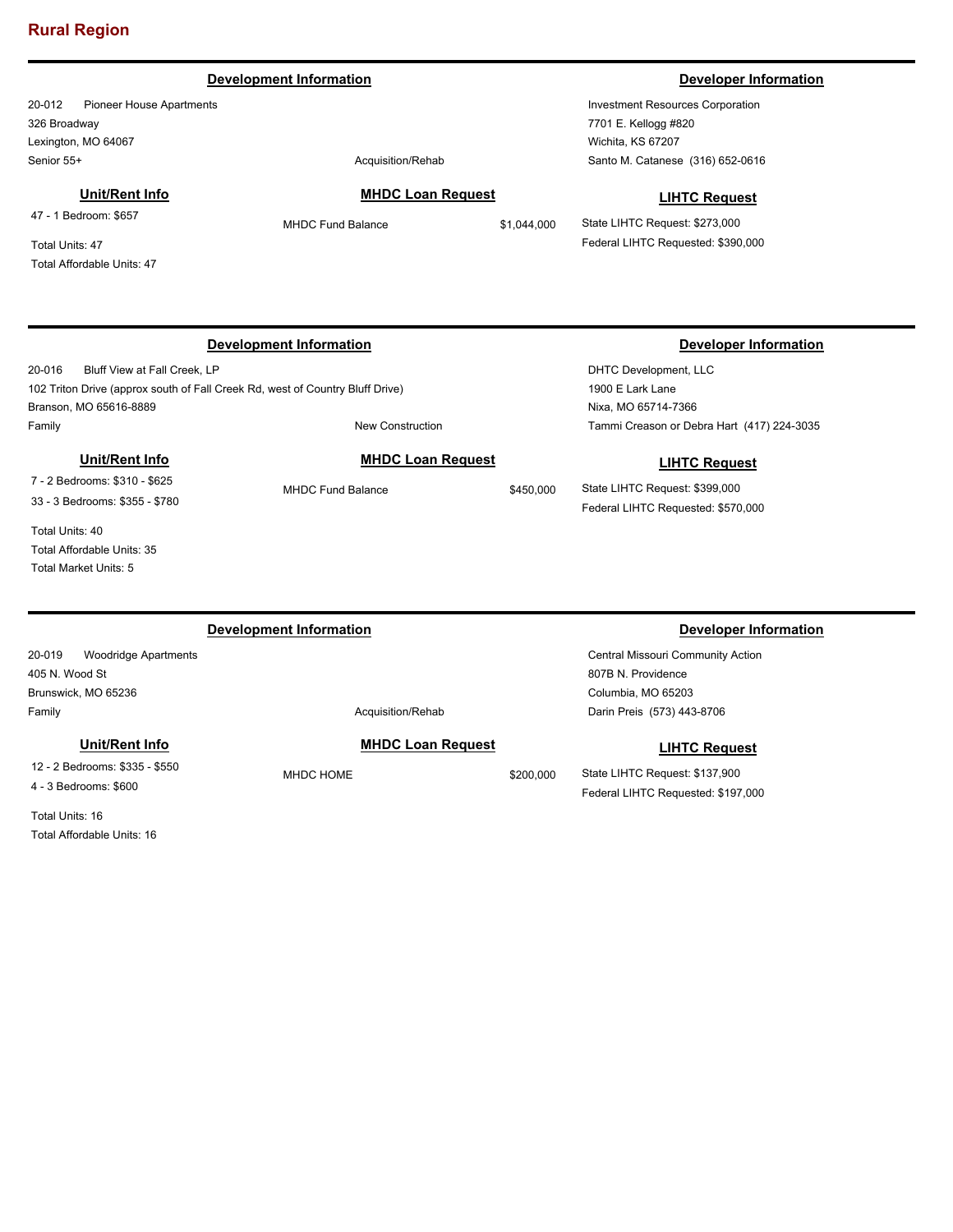#### **Development Information Developer Information**

20-020 Carter Groves 220 Carter St Licking, MO 65542 Family **Family Family Rehabilitation** 

#### **Unit/Rent Info**

12 - 2 Bedrooms: \$490 6 - 3 Bedrooms: \$570

Total Units: 18 Total Affordable Units: 18

### **MHDC Loan Request**

MHDC Select \$86,000

MHDC Select \$165,000

Cydecton Investments, LLC 1800 N. Westwoods Blvd Poplar Bluff, MO 63901 Nathan Maurer (573) 718-1895

#### **LIHTC Request**

State LIHTC Request: \$140,000 Federal LIHTC Requested: \$200,000

### **Development Information Developer Information**

20-021 Martin Groves 1101 NE 8th Ave Ava, MO 65608 Family **Family Rehabilitation** 

### **Unit/Rent Info**

16 - 2 Bedrooms: \$330 - \$550 8 - 3 Bedrooms: \$381 - \$580

Total Units: 24 Total Affordable Units: 21 Total Market Units: 3

Snider Development, LLC 1911 S. National Ave, Ste 101 Springfield, MO 65804 Greg Snider (417) 771-8646

#### **LIHTC Request**

State LIHTC Request: \$149,800 Federal LIHTC Requested: \$214,000

### **Development Information Developer Information**

20-022 Aurora Senior Villas 125 W. Hadley St Aurora, MO 65605 Senior 55+ New Construction

#### **Unit/Rent Info**

32 - 2 Bedrooms: \$310 - \$560

Total Units: 32 Total Affordable Units: 27 Total Market Units: 5

Morelock Builder's & Associates, Inc 722-B West Olive Street Springfield, MO 65806 Wayne Morelock (417) 864-6661

#### **LIHTC Request**

State LIHTC Request: \$311,500 Federal LIHTC Requested: \$445,000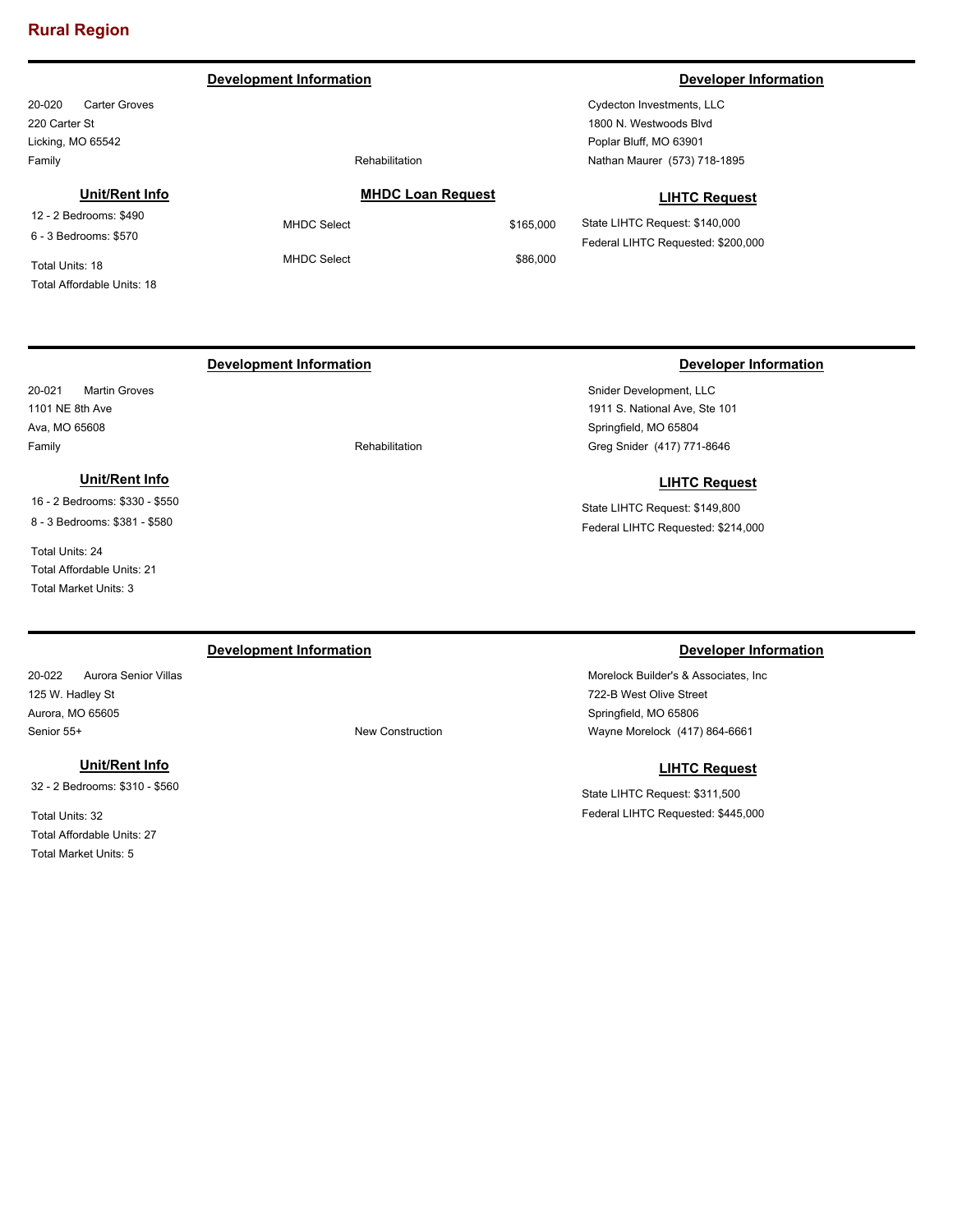#### **Development Information Developer Information**

20-024 Arden Groves 101 Arden Lane Thayer, MO 65791 Family **Family Family Rehabilitation** 

#### **Unit/Rent Info**

16 - 2 Bedrooms: \$325 - \$550 8 - 3 Bedrooms: \$374 - \$580

Total Units: 24 Total Affordable Units: 21 Total Market Units: 3

**MHDC Loan Request** MHDC HOME \$220,000

Cydecton Investments, LLC 1800 N. Westwoods Blvd Poplar Bluff, MO 63901 Nathan Maurer (573) 718-1895

#### **LIHTC Request**

State LIHTC Request: \$142,800 Federal LIHTC Requested: \$204,000

### **Development Information Developer Information**

20-025 Senior Villas of St. Robert near 669 VFW Memorial Drive St. Robert, MO 65584 Senior 55+ New Construction

### **Unit/Rent Info**

36 - 2 Bedrooms: \$345 - \$560

Total Units: 36 Total Affordable Units: 32 Total Market Units: 4

### Holden Communities, LLC

PO Box 633 Dexter, MO 63841 Ryan Holden (573) 820-2466

#### **LIHTC Request**

State LIHTC Request: \$362,600 Federal LIHTC Requested: \$518,000

Missouri Valley Community Action Agency 1415 S. Odell Marshall, MO 65340 Angie Stoll (660) 886-7476

#### **LIHTC Request**

State LIHTC Request: \$330,400 Federal LIHTC Requested: \$472,000

#### **Development Information Developer Information**

20-026 Springridge Highlands (Properties) 601 W. Clark St (Heights) 615 W. Clark St Warrensburg, MO 64093 Family **Acquisition/Rehab** 

#### **Unit/Rent Info**

12 - 1 Bedroom: \$455 40 - 2 Bedrooms: \$545

Total Units: 52 Total Affordable Units: 52 **MHDC Loan Request**

MHDC CHDO \$190,000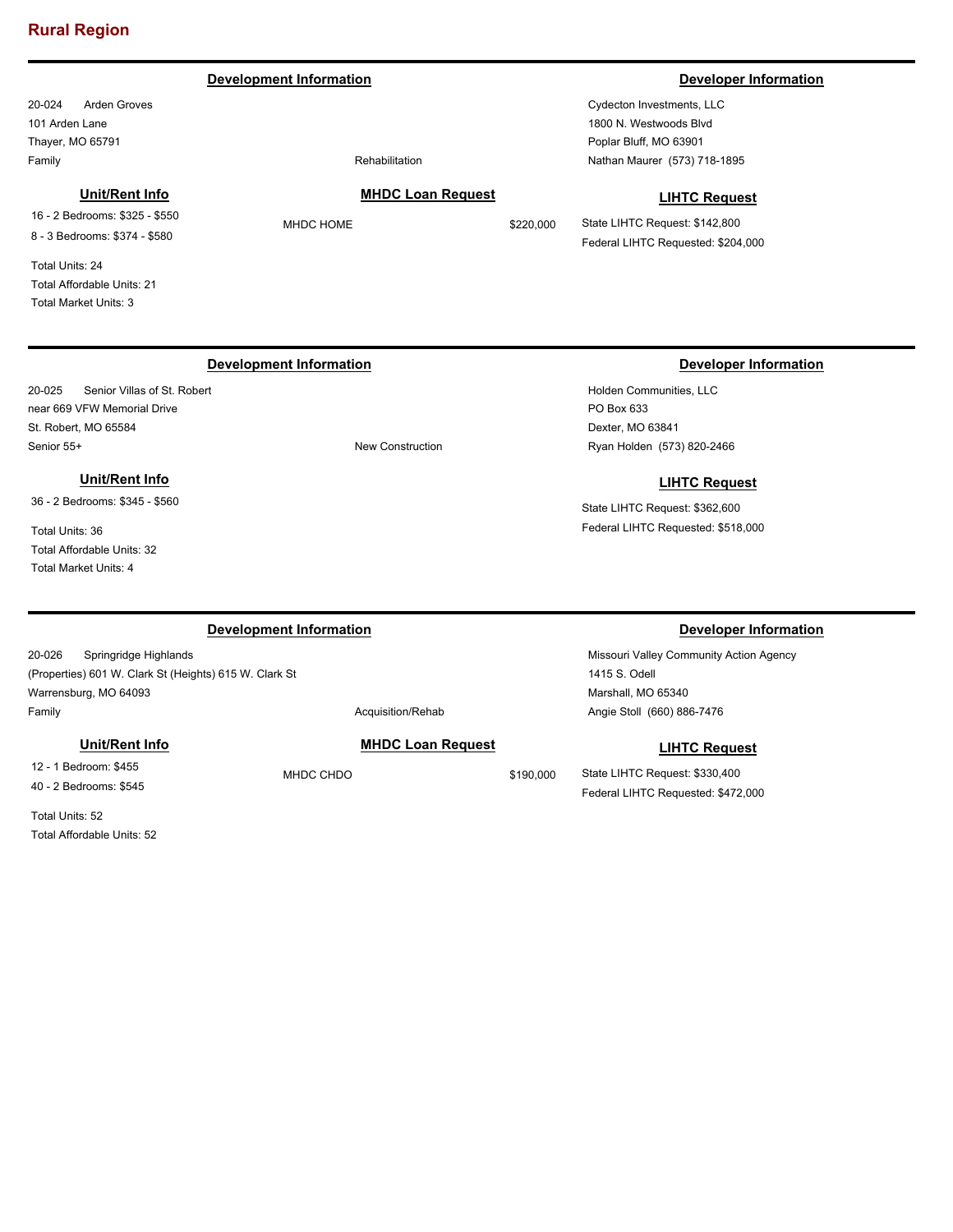#### **Development Information Developer Information Developer Information**

20-027 Highland Groves 316 John R. Blvd Sikeston, MO 63801 Senior 55+ Select

Delta Area Economic Opportunity Corporation 99 Skyview Rd Portageville, MO 63873 Joel Evans (573) 379-3851

### **Unit/Rent Info**

16 - 1 Bedroom: \$283 - \$470 4 - 2 Bedrooms: \$520

Total Units: 20 Total Affordable Units: 20

#### 20-028 Jemphrey Apartments 850 E. North Street and 600 E. Jemphrey Rd Eldon, MO 65026 Holden Communities PO Box 633 Dexter, MO 63841 Family **Family New + Acquisition/Rehab Development Information Developer Information** Ryan Holden (573) 820-2466 **MHDC Loan Request** MHDC Select \$800,000 MHDC Select \$128,000 **LIHTC Request** State LIHTC Request: \$399,000 Federal LIHTC Requested: \$570,000 **Unit/Rent Info** 32 - 1 Bedroom: \$460 - \$525 40 - 2 Bedrooms: \$525 Total Units: 72 Total Affordable Units: 72

| Development Information                     |                          |           | Developer Information          |
|---------------------------------------------|--------------------------|-----------|--------------------------------|
| 20-029<br>Country Villas Phase II (Primary) |                          |           | MBL Development Co.            |
| near 2251 Silva Lane                        |                          |           | 9237 Ward Parkway Ste. 310     |
| Moberly, MO 65270                           |                          |           | Kansas City, MO 64114          |
| Senior 55+                                  | New Construction         |           | D. Kim Lingle (816) 569-6420   |
| Unit/Rent Info                              | <b>MHDC Loan Request</b> |           | <b>LIHTC Request</b>           |
| 38 - 2 Bedrooms: \$300 - \$675              | MHDC HOME                | \$400,000 | State LIHTC Request: \$405,300 |

Total Units: 38 Total Affordable Units: 32 Total Market Units: 6

## **MHDC Loan Request** MHDC CHDO \$388,000

MHDC HOME \$1,860,500

Federal LIHTC Requested: \$0

Federal LIHTC Requested: \$579,000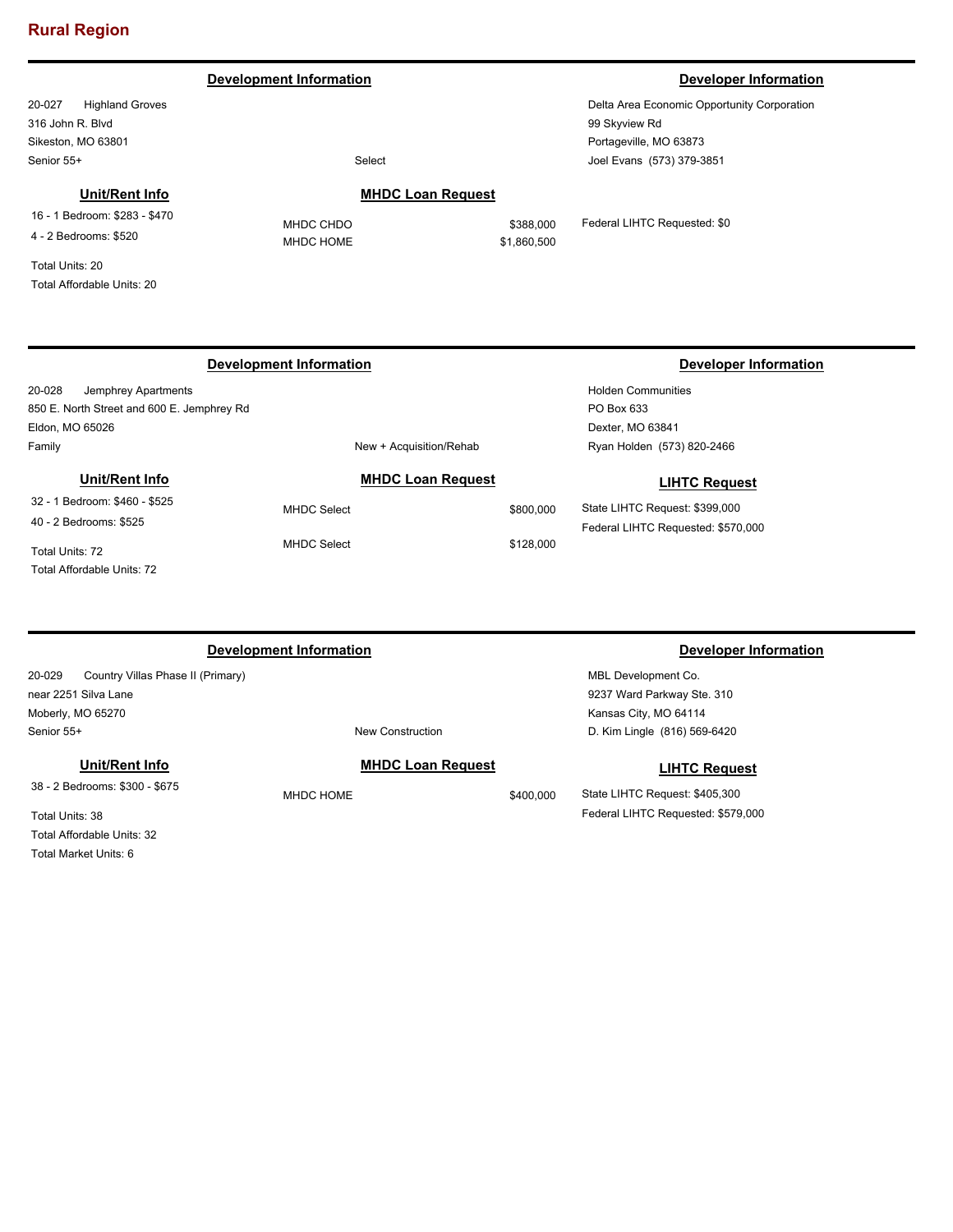#### **Development Information Developer Information**

20-037 Cottages at Oak Creek 325 N Wildwood Dr Branson, MO 65161-0000 Family **Family Family New Construction** 

#### **Unit/Rent Info**

20 - 2 Bedrooms: \$295 - \$650 20 - 3 Bedrooms: \$355 - \$850

Total Units: 40 Total Affordable Units: 36 Total Market Units: 4

North Star Housing LLC 31711 E Pink Hill Rd Grain Valley, MO 64029-0000 Lela Gruebel (816) 392-1406

### **MHDC Loan Request**

MHDC HOME \$160,000

### **LIHTC Request**

State LIHTC Request: \$333,200 Federal LIHTC Requested: \$476,000

### **Development Information Developer Information**

20-041 Woodlands II TBD Forsyth, MO 65653

**Unit/Rent Info**

4 - 1 Bedroom: \$225 - \$395 24 - 2 Bedrooms: \$265 - \$565 11 - 3 Bedrooms: \$535 - \$620

Total Units: 39 Total Affordable Units: 32 Total Market Units: 7

#### Family **Family New Construction**

**MHDC Loan Request**

MHDC Fund Balance \$425,000 MHDC Other \$800,000

Affordable Homes Development, Inc. 2659 E. Normandy St., Suite 100 Springfield, MO 65804 Marie Carmichael (417) 685-3321

#### **LIHTC Request**

State LIHTC Request: \$395,500 Federal LIHTC Requested: \$565,000

#### 20-043 Villas at Cedar Ridge 810 Lynn Street (approximate) Lebanon, MO 65536-3832 Dover Development, LLC 300 Hunter Avenue, Suite 200 St. Louis, MO 63124-2013 Senior 62+ New Construction **Development Information Developer Information** Jordan Dorsey (314) 254-8354

#### **Unit/Rent Info**

20 - 1 Bedroom: \$450 - \$475 30 - 2 Bedrooms: \$500 - \$525

Total Units: 50 Total Affordable Units: 45 Total Market Units: 5

### **MHDC Loan Request**

MHDC HOME \$600,000

# **LIHTC Request**

State LIHTC Request: \$488,950 Federal LIHTC Requested: \$698,500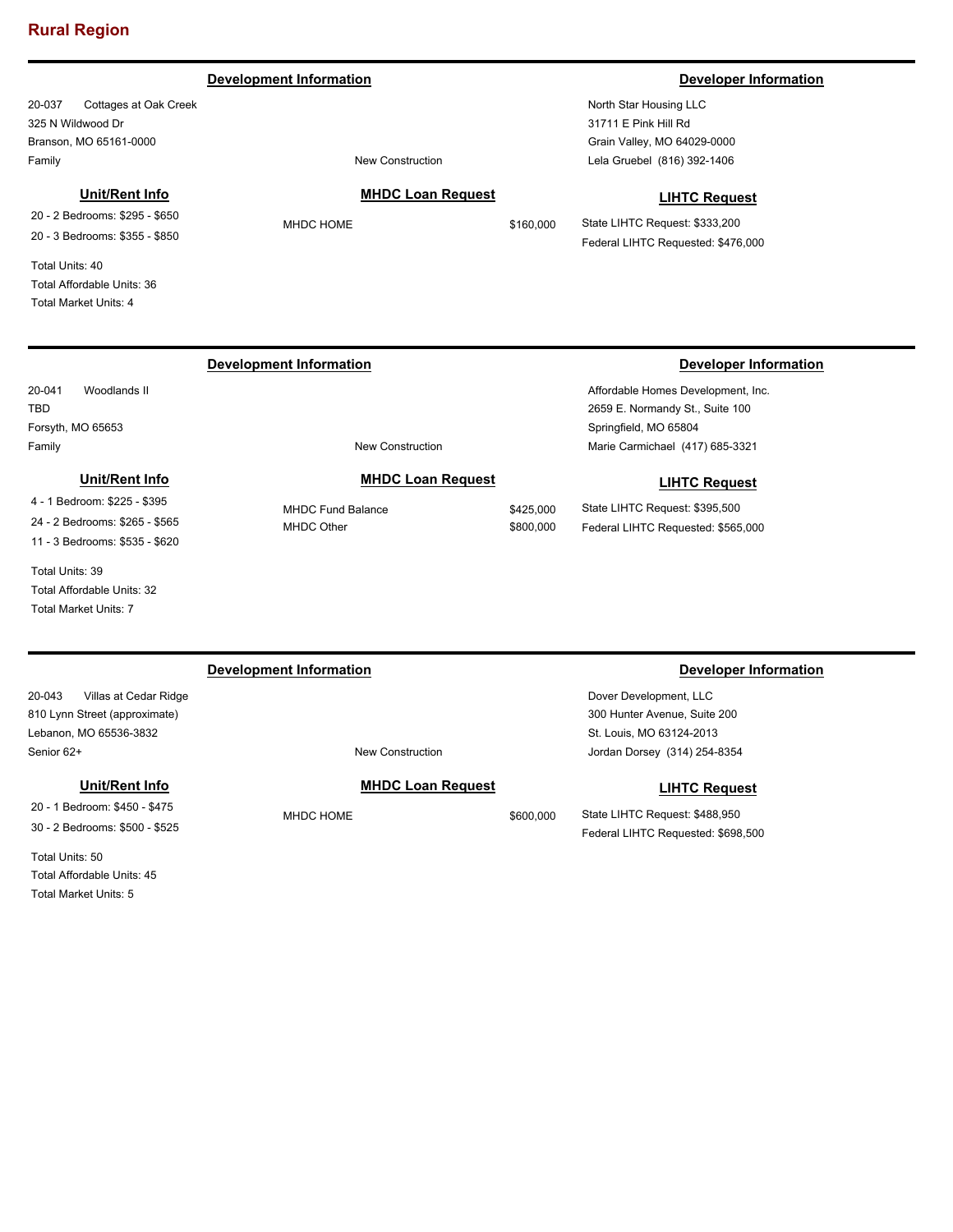#### **Development Information Developer Information Developer Information**

20-046 Tannehill Apartments 101 N Johnson Street Moberly, MO 56270-1303 Senior 55+ New + Acquisition/Rehab

#### **Unit/Rent Info**

10 - 1 Bedroom: \$233 - \$515 38 - 2 Bedrooms: \$550 - \$650

Total Units: 48 Total Affordable Units: 43 Total Market Units: 5

#### **MHDC Loan Request**

MHDC HOME \$910,000

The Siedlund Company, LLC 1425 South 18th Street St. Louis, MO 63104-2501 Kenneth W. Nuernberger (314) 571-7644

#### **LIHTC Request**

State LIHTC Request: \$471,275 Federal LIHTC Requested: \$673,250

### **Development Information Developer Information**

20-053 The Brunswick 868 S. Brunswick Avenue Marshall, MO 65340-2769 Family **Family New Construction** 

### **Unit/Rent Info**

21 - 1 Bedroom: \$276 - \$606 18 - 2 Bedrooms: \$326 - \$724 6 - 3 Bedrooms: \$370 - \$828

Total Units: 45 Total Affordable Units: 40 Total Market Units: 5

Nash Group, LLC 51% and Vecino Group, LLC 49%, Jointly 305 W. Commercial Street Springfield, MO 65803-2667 Kim Buche (417) 720-1577

### **LIHTC Request**

State LIHTC Request: \$525,000 Federal LIHTC Requested: \$750,000

| Development Information             |            |                          |           | Developer Information                      |  |  |
|-------------------------------------|------------|--------------------------|-----------|--------------------------------------------|--|--|
| 20-059<br><b>Allison Apartments</b> |            |                          |           | Housing Authority of the City of Marceline |  |  |
| 300 W. Hauser St.                   |            |                          |           | 229 W. Hauser St.                          |  |  |
| Marceline, MO 64658-1723            |            |                          |           | Marceline, MO 64658-2102                   |  |  |
| Family                              |            | Acquisition/Rehab        |           | Patrick Dorrell (660) 376-3101             |  |  |
| Unit/Rent Info                      |            | <b>MHDC Loan Request</b> |           | <b>LIHTC Request</b>                       |  |  |
| 20 - 1 Bedroom: \$486               | MHDC Other |                          | \$400,000 | State LIHTC Request: \$213,920             |  |  |
| 8 - 2 Bedrooms: \$549               |            |                          |           | Federal LIHTC Requested: \$305,600         |  |  |

4 - 3 Bedrooms: \$651 Total Units: 32

Total Affordable Units: 32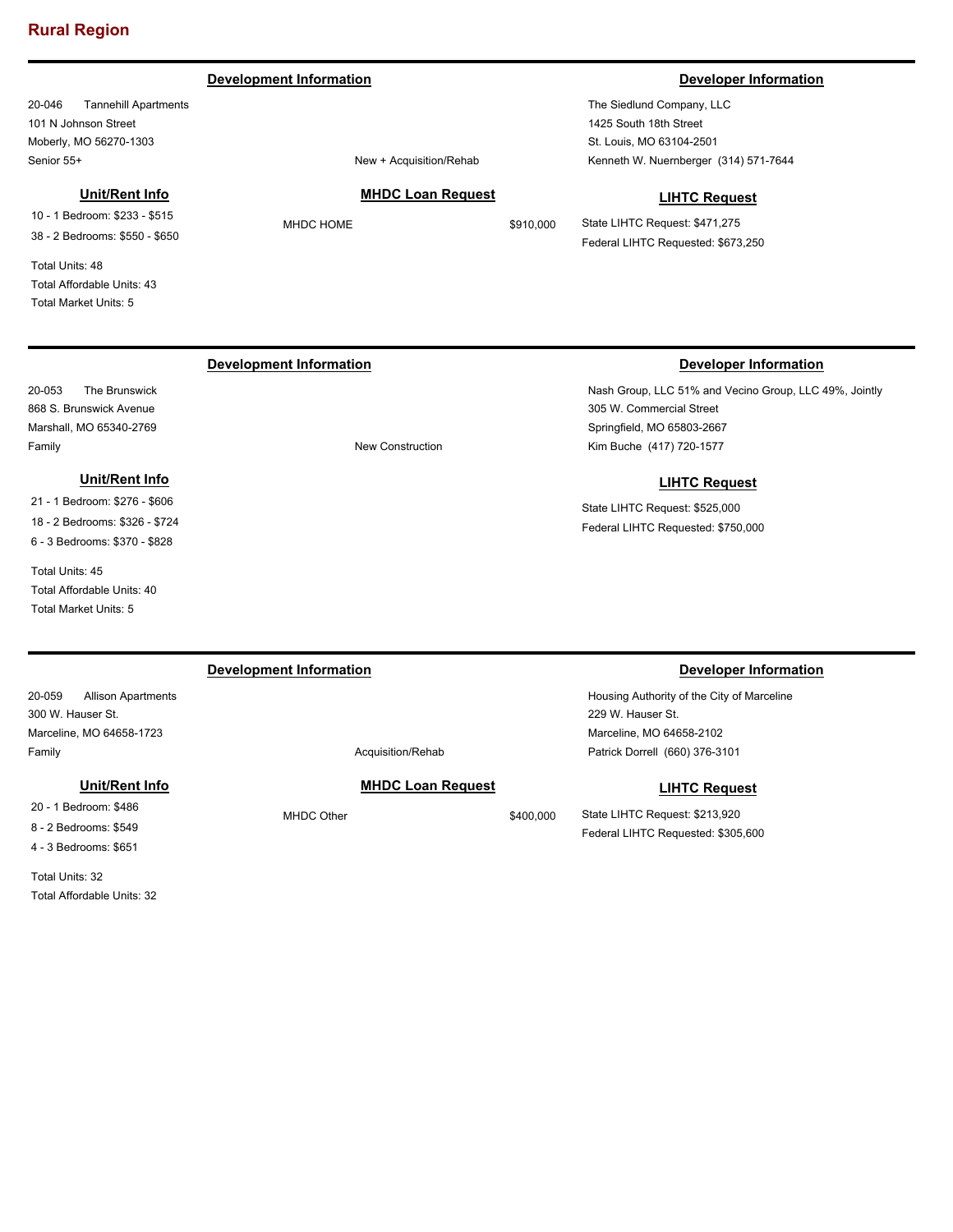### **Development Information Developer Information**

20-062 Ridgeview Apartments 300 S 6th Street Branson, MO 65616 Senior 55+ New Construction

#### **Unit/Rent Info**

23 - 1 Bedroom: \$285 - \$625 18 - 2 Bedrooms: \$335 - \$675

Total Units: 41 Total Affordable Units: 41

Ridgeview Developers, LLC (To Be Formed) 600 E 103rd Street, Suite 200 Kansas City, MO 64131 Thomas Cole (816) 674-0789

#### **LIHTC Request**

State LIHTC Request: \$444,500 Federal LIHTC Requested: \$635,000

### **Development Information Developer Information**

20-070 Hilltop Senior Residences 216 State Hwy O Laurie, MO 65037 Senior 55+ New Construction

### **Unit/Rent Info**

40 - 2 Bedrooms: \$348 - \$660

Total Units: 40 Total Affordable Units: 31 Total Market Units: 9

**Development Information Developer Information** 

20-078 Tower Village East 623 Tower Rd Lebanon, MO 65536 Senior 55+ New Construction

#### **Unit/Rent Info**

8 - 1 Bedroom: \$260 - \$550 24 - 2 Bedrooms: \$300 - \$595

Total Units: 32 Total Affordable Units: 28 Total Market Units: 4

### **MHDC Loan Request**

MHDC Fund Balance \$800,000

MRE Capital, LLC and Entrepreneurs Enterprises 10777 Barkley St. Ste 140 Overland Park, KS 66211 Daniel Sailler (913) 231-8400

#### **LIHTC Request**

State LIHTC Request: \$396,900 Federal LIHTC Requested: \$567,000

### **MHDC Loan Request**

MHDC Fund Balance \$300,000

O'Reilly Development Co., LLC 5051 S. National Ave., Ste 4-100 Springfield, MO 65810 Denise Heintz (417) 893-6006

#### **LIHTC Request**

State LIHTC Request: \$299,600 Federal LIHTC Requested: \$428,000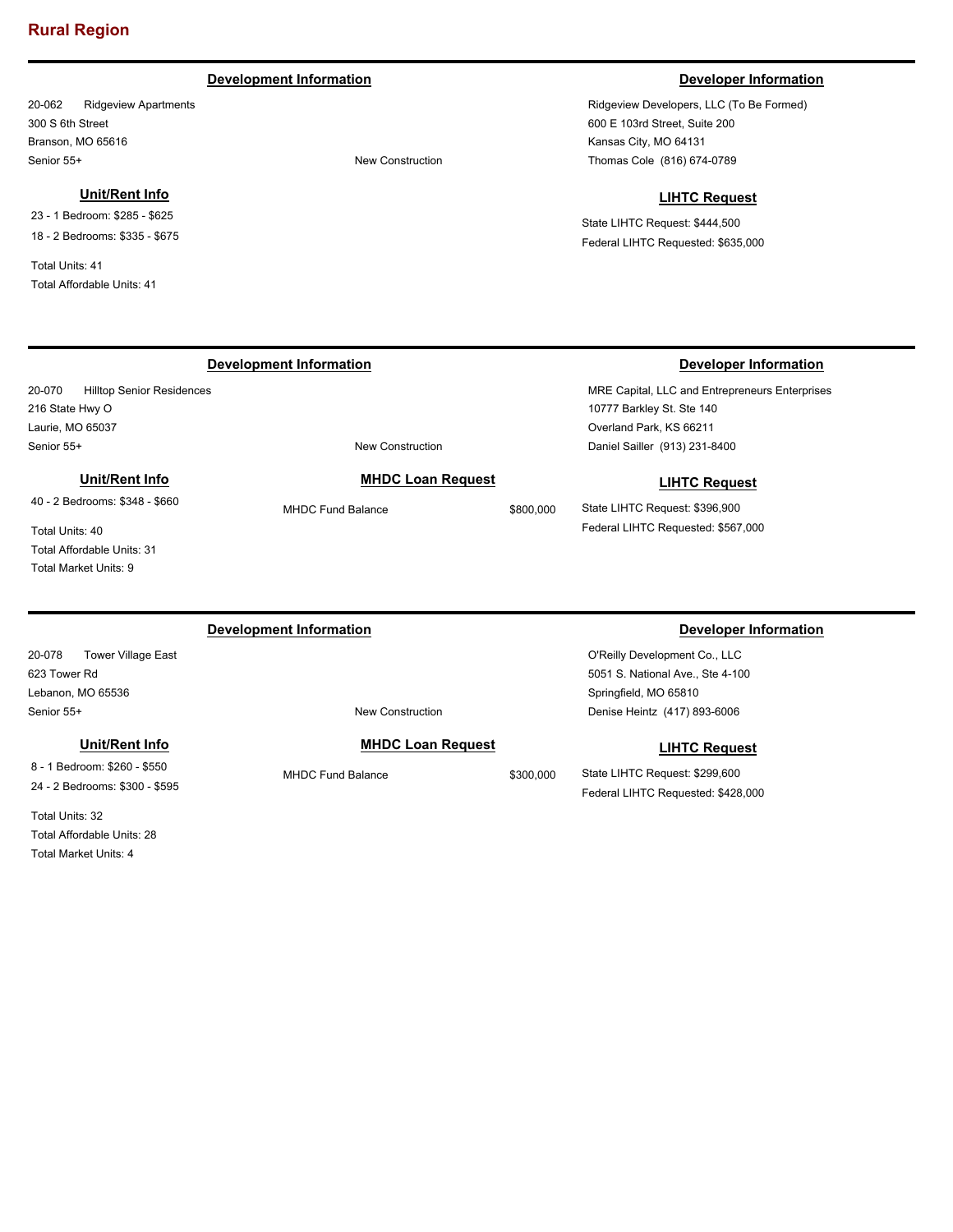#### **Development Information Developer Information**

20-080 Mountaintop Homes 600 N Main St. Mt. Vernon, MO 65712 Family **New + Rehab** 

#### **Unit/Rent Info**

20 - 2 Bedrooms: \$300 - \$650 20 - 3 Bedrooms: \$338 - \$750

Total Units: 40 Total Affordable Units: 33 Total Market Units: 7

**MHDC Loan Request** MHDC HOME \$750,000

O'Reilly Development Company, LLC 5051 S. National Ave. Suite 4-100 Springfield, MO 65810 Denise Heintz (417) 893-6006

#### **LIHTC Request**

State LIHTC Request: \$420,000 Federal LIHTC Requested: \$600,000

20-082 Timber Creek Estates II Timbercreek Drive Lebanon, MO 65536 Family **Family New Construction** 

### **Unit/Rent Info**

16 - 2 Bedrooms: \$239 - \$650 16 - 3 Bedrooms: \$278 - \$700

Total Units: 32 Total Affordable Units: 26 Total Market Units: 6

#### 20-085 Parkview Terrace South Side of East Mill St. Kirksville, MO 63501 Terravest Development Corp. 302 Campusview Dr., Suite 106 Columbia, MO 65203-7506 Family **Family Family New Construction Development Information Developer Information** Jay Burchfield (573) 875-5151 **MHDC Loan Request** MHDC Other \$350,000 **LIHTC Request Unit/Rent Info** 12 - 2 Bedrooms: \$255 - \$655

24 - 3 Bedrooms: \$284 - \$725 12 - 4+ Bedrooms: \$300 - \$785

Total Units: 48 Total Affordable Units: 43 Total Market Units: 5

**Development Information Developer Information** 

MOCAP Development LLC PO Box 104960 Jefferson City, MO 65110 Curtis Neuenswander (573) 635-2255

#### **LIHTC Request**

State LIHTC Request: \$308,700 Federal LIHTC Requested: \$441,000

State LIHTC Request: \$579,600 Federal LIHTC Requested: \$828,000

MHDC HOME \$900,000

**MHDC Loan Request**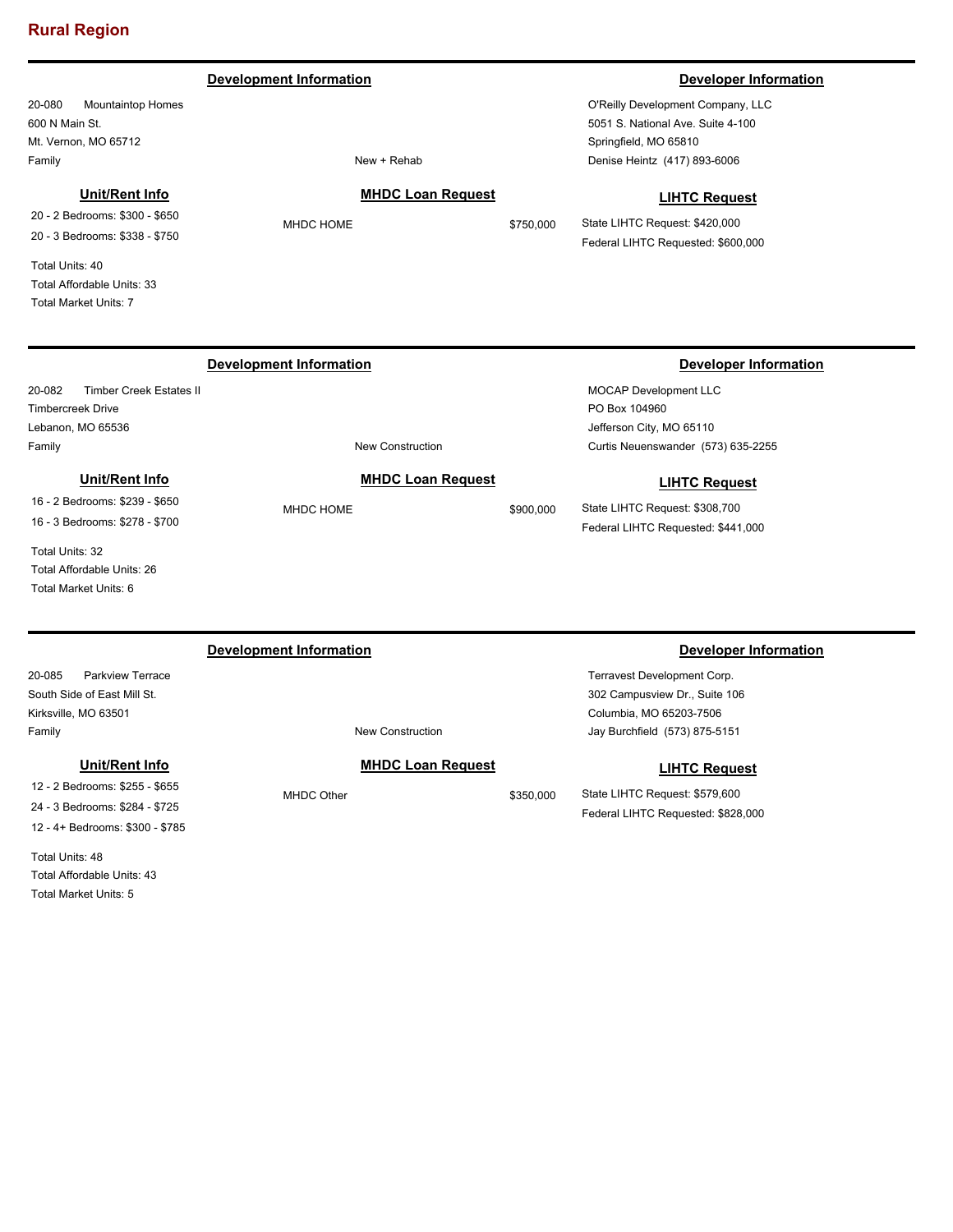**Development Information Developer Information Developer Information** 

20-090 Stone Creek Manor 110 West Main Cross Street Palmyra, MO 63461-1527 Senior 55+ New Construction

### **Unit/Rent Info**

17 - 1 Bedroom: \$330 - \$485 23 - 2 Bedrooms: \$393 - \$550

Total Units: 40 Total Affordable Units: 40

# **MHDC Loan Request**

MHDC HOME \$467,720

North East Community Action Agency 16 North Court Street Bowling Green, MO 63334-0000 Donald D. Patrick (573) 324-2231

#### **LIHTC Request**

State LIHTC Request: \$419,300 Federal LIHTC Requested: \$599,000

Federal LIHTC Requested: \$525,000

#### 20-091 Halls of Brookfield SE Corner of Main Street and Dake Street Brookfield, MO 64628 Turnberry Developers, L.L.C. 1526 Grand Boulevard, Suite 2011 Kansas City, MO 64108-1408 Senior 55+ New Construction **Development Information Developer Information** Donald E. Rosemann (816) 728-2450 **MHDC Loan Request** MHDC Other \$500,000 **LIHTC Request** State LIHTC Request: \$451,360 Federal LIHTC Requested: \$644,800 **Unit/Rent Info** 12 - 1 Bedroom: \$226 - \$565 28 - 2 Bedrooms: \$261 - \$665

Total Units: 40 Total Affordable Units: 36 Total Market Units: 4

| Development Information       |                          |           | Developer Information             |
|-------------------------------|--------------------------|-----------|-----------------------------------|
| 20-092<br>Weatherby Ridge     |                          |           | Turnberry Developers, L.L.C.      |
| 809 E Briggs Dr               |                          |           | 1526 Grand Boulevard, Suite 2011  |
| Macon, MO 63552-1908          |                          |           | Kansas City, MO 64108-1408        |
| Senior 55+                    | New Construction         |           | Donald E. Rosemann (816) 728-2450 |
| Unit/Rent Info                | <b>MHDC Loan Request</b> |           | <b>LIHTC Request</b>              |
| 10 - 1 Bedroom: \$196 - \$585 | MHDC Other               | \$250,000 | State LIHTC Request: \$367,500    |

26 - 2 Bedrooms: \$220 - \$685

Total Units: 36 Total Affordable Units: 30 Total Market Units: 6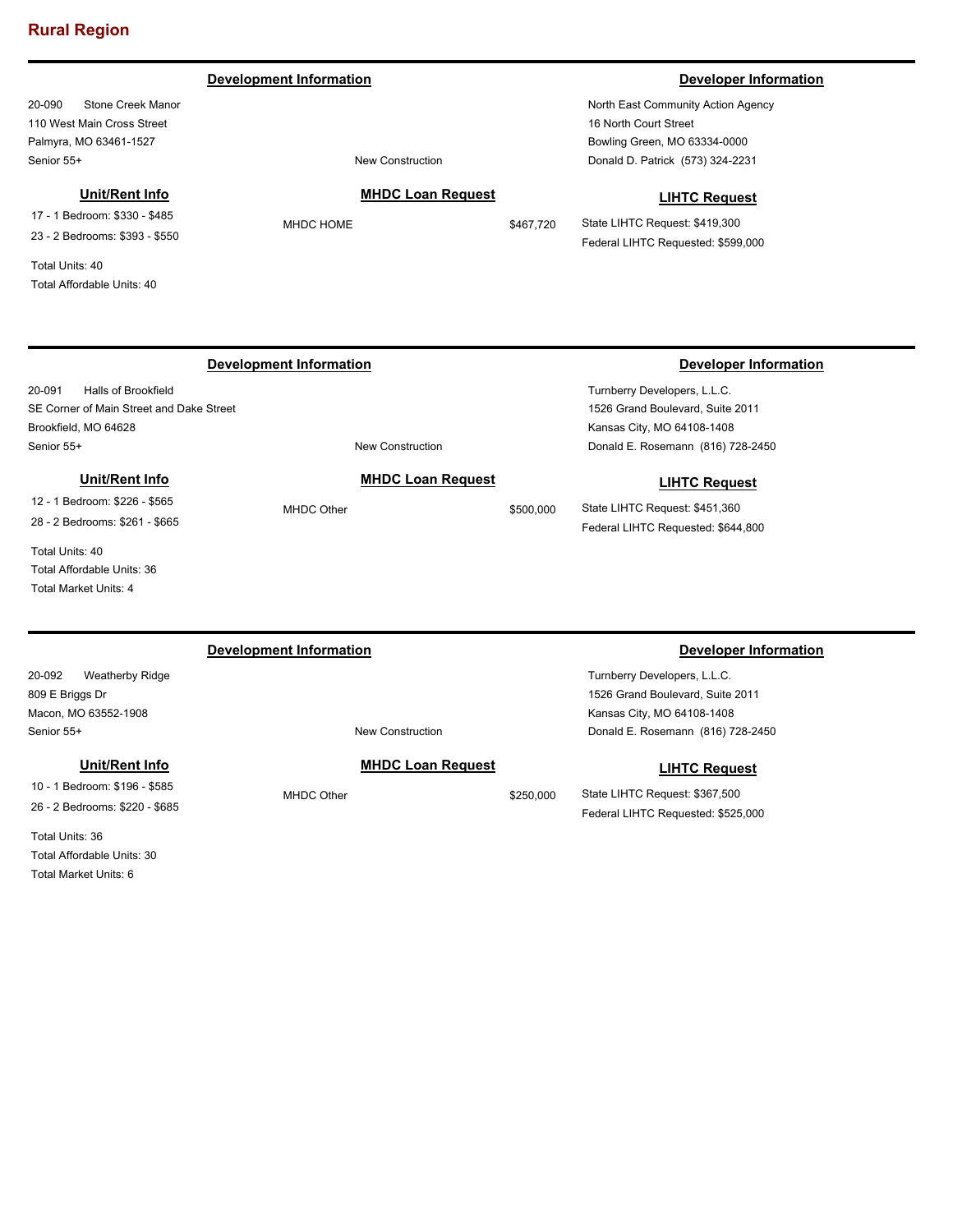#### **Development Information Developer Information**

20-095 Vernon Heights 550 Harwood Ave & 207 N Madison Avenue Lebanon, MO 65536 Senior 55+ Acquisition/Rehabition Acquisition Acquisition Acquisition Acquisition Acquisition Acquisition Acquisition Acquisition Acquisition Acquisition Acquisition Acquisition Acquisition Acquisition Acquisition Acquisit

### **Unit/Rent Info**

7 - Studio: \$614 58 - 1 Bedroom: \$652 - \$697

Total Units: 65 Total Affordable Units: 65

Missouri Housing Partners 220 NW Executive Way Lee's Summit, MO 64063 Matt Fulson (816) 246-9220

#### **LIHTC Request**

State LIHTC Request: \$327,600 Federal LIHTC Requested: \$468,000

### **Development Information Developer Information**

20-102 Alice Place of Warrensburg Lot 6, Hawthorne, will be renumbered Warrensburg, MO 64093 Senior 55+ New Construction

#### **Unit/Rent Info**

17 - 1 Bedroom: \$435 - \$500

31 - 2 Bedrooms: \$485 - \$525

Total Units: 48 Total Affordable Units: 48

20-103 Harbor East Villas TBD Commercial Avenue Warsaw, MO 65355 Senior 55+ New Construction

#### **Unit/Rent Info**

12 - 1 Bedroom: \$406 - \$480 24 - 2 Bedrooms: \$448 - \$535

Total Units: 36 Total Affordable Units: 32 Total Market Units: 4

# **LIHTC Request**

State LIHTC Request: \$542,500 Federal LIHTC Requested: \$775,000

MCC Development of Wisconsin, LLC

1621 Progressive Pkwy Platteville, Select 53818

Brian Fritz (608) 348-7755

### **Development Information Developer Information**

Harbor East Developer, LLC 18889 Cedar Gate Warsaw, MO 65355-4122 Benjamin Luke Beaman (660) 438-7228

#### **LIHTC Request**

State LIHTC Request: \$362,600 Federal LIHTC Requested: \$518,000

**MHDC Loan Request** MHDC Select \$450,000

**MHDC Loan Request** MHDC HOME \$550,000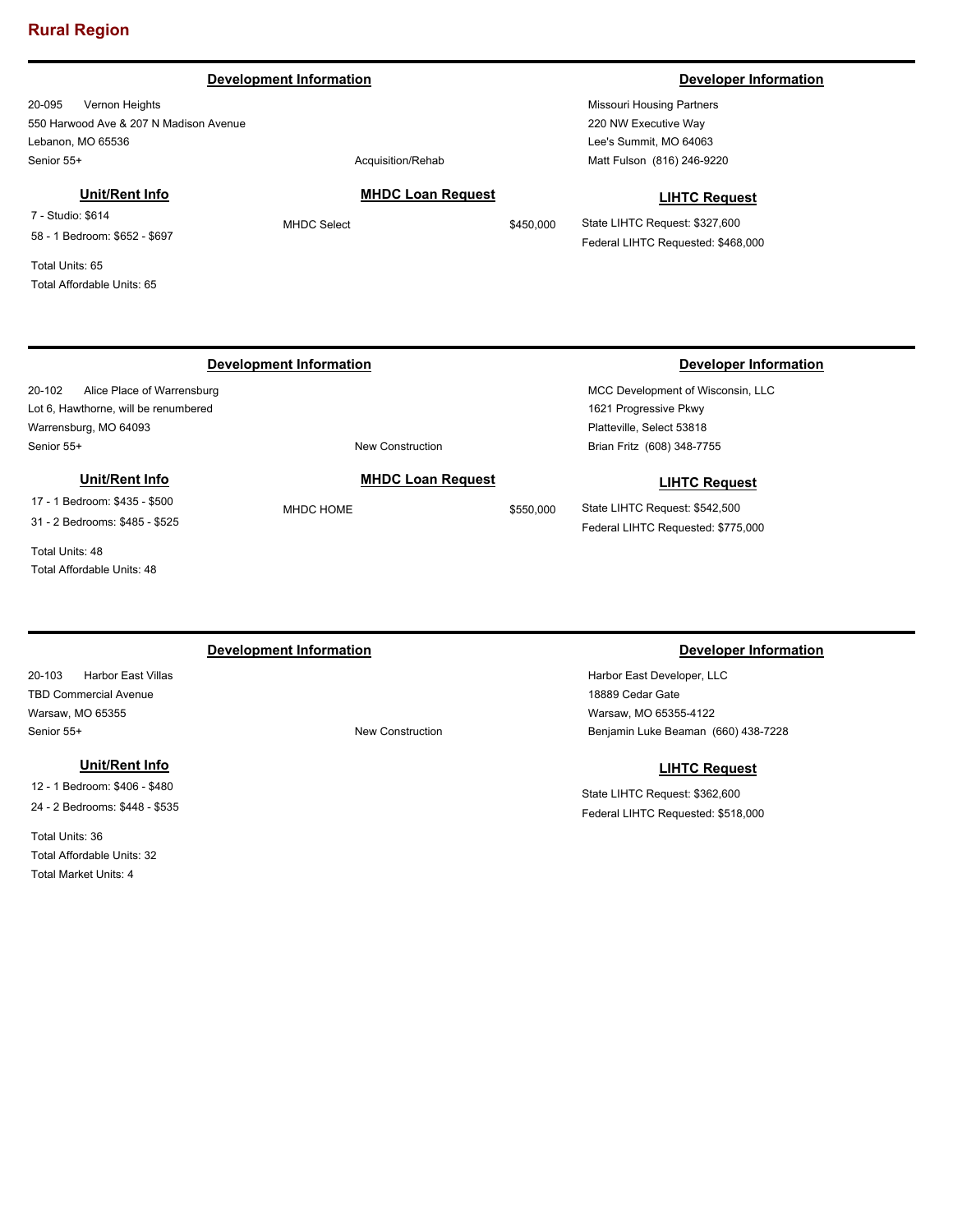#### **Development Information Developer Information**

20-010 Crossroads Senior Living at Bevo Mill 4900 Gravois Avenue St. Louis, MO 63116 Senior 62+ New Construction

#### **Unit/Rent Info**

46 - 1 Bedroom: \$450 - \$750 7 - 2 Bedrooms: \$700 - \$925

Total Units: 53 Total Affordable Units: 42 Total Market Units: 11

1410 Hogan Street

#### **MHDC Loan Request**

MHDC HOME \$1,472,500 MHDC Other \$1,000,000 2337 South Kingshighway Avenue

Tower Grove Neighborhoods Community Development Corporation

St. Louis, MO 63110 Janice Drake (314) 865-5530

#### **LIHTC Request**

State LIHTC Request: \$385,000 Federal LIHTC Requested: \$550,000

# 20-013 Preservation Square Phase IIA St. Louis, MO 63106-4733

Family **Family New Construction** 

#### **Development Information Developer Information**

McCormack Baron Salazar, Inc. 720 Olive Street, Suite 2500 St. Louis, MO 63101-2313 Vincent R. Bennett (314) 621-3400

#### **LIHTC Request**

State LIHTC Request: \$1,120,000 Federal LIHTC Requested: \$1,600,000

65 - 2 Bedrooms: \$793 - \$900 18 - 3 Bedrooms: \$941 - \$1,000

**Unit/Rent Info** 54 - 1 Bedroom: \$715 - \$791

Total Units: 137 Total Affordable Units: 77 Total Market Units: 60

20-015 Reserve at Spencer NE Corner of Spencer Rd & Executive Center Pkwy St Peters, MO 63376 Senior 55+ New Construction

**Unit/Rent Info**

44 - 1 Bedroom: \$377 - \$750 16 - 2 Bedrooms: \$450 - \$850

Total Units: 60 Total Affordable Units: 60

### **Development Information Developer Information**

TWG Development, LLC 333 N Pennsylvania St, Ste 100 Indianapolis, IN 46204-3360 Louis A Knoble (317) 559-7009

#### **LIHTC Request**

State LIHTC Request: \$454,384 Federal LIHTC Requested: \$649,120

### **MHDC Loan Request**

MHDC Fund Balance \$1,000,000

# **MHDC Loan Request** MHDC Other \$2,984,826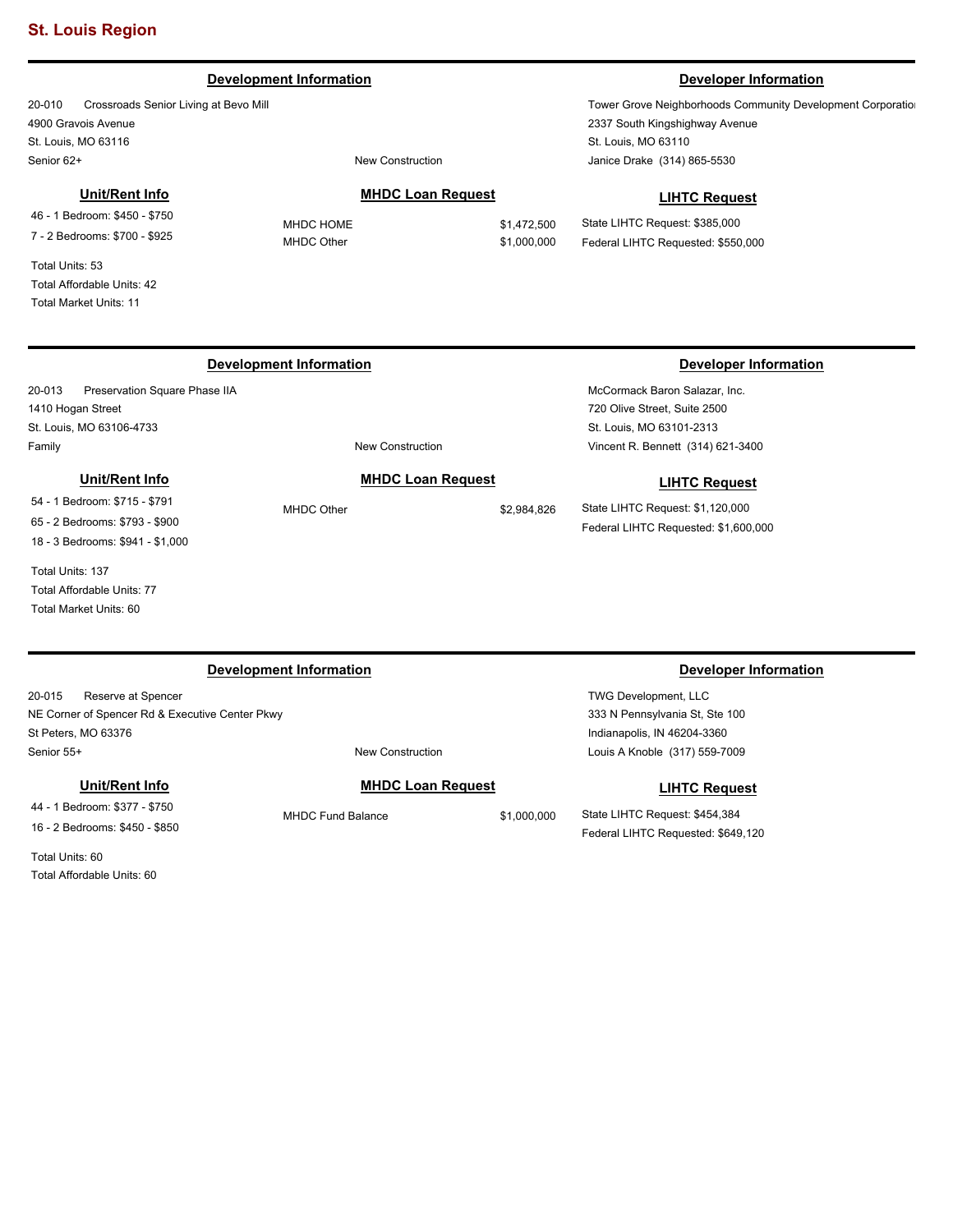### **Development Information Developer Information**

20-018 Festus Senior Villas approx. 110 Brandon Wallace Way Festus, MO 63028 Senior 55+ New Construction

#### **Unit/Rent Info**

36 - 2 Bedrooms: \$475 - \$550

Total Units: 36 Total Affordable Units: 32 Total Market Units: 4

#### **Development Information Developer Information**

20-034 South Jennings Homes 5422 Hodiamont Avenue plus multiple scattered sites Jennings, MO 63136-3417 Family **Family Example 2018 New Construction** 

#### **Unit/Rent Info**

30 - 3 Bedrooms: \$380 - \$735

Total Units: 30 Total Affordable Units: 30

### **Development Information Developer Information**

20-035 Hawk Ridge Senior Living Northwest Corner of Hawk Ridge Circle and Freymuth Road Lake St. Louis, MO 63367-1816 Senior 62+ New Construction

### **Unit/Rent Info**

12 - 1 Bedroom: \$377 - \$596 36 - 2 Bedrooms: \$449 - \$651

Total Units: 48 Total Affordable Units: 48

# Snider Development, LLC

1911 S. National Ave, Ste 101 Springfield, MO 65804 Greg Snider (417) 771-8646

#### **LIHTC Request**

State LIHTC Request: \$350,000 Federal LIHTC Requested: \$500,000

LMAC Holdings, LLC 6350 Garesche Avenue St. Louis, MO 63136-3446 Lewis McKinney (314) 930-2229

#### **LIHTC Request**

State LIHTC Request: \$336,000 Federal LIHTC Requested: \$480,000

Iceberg Development Group, LLC 7152 Eldorado Point West Des Moines, IA 50266-9034 James N. Bergman (563) 355-0790

### **LIHTC Request**

State LIHTC Request: \$506,450 Federal LIHTC Requested: \$723,500

# **MHDC Loan Request**

MHDC Fund Balance \$875,000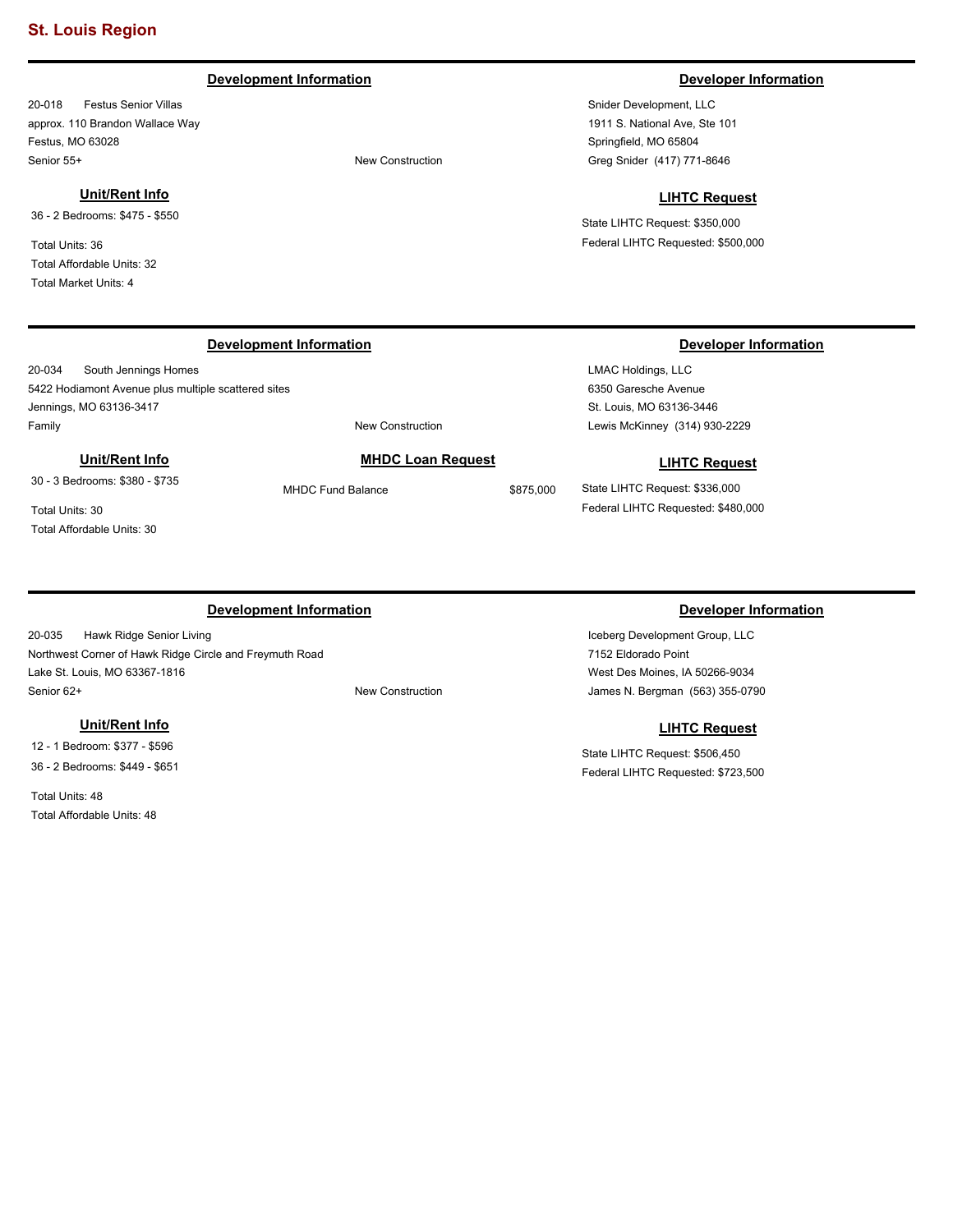### **Development Information Developer Information**

20-036 Queensbrooke Village Senior Living Phase 2 411 Elizabeth Drive St. Peters, MO 63376-7380 Senior 55+ New Construction

#### **Unit/Rent Info**

12 - 1 Bedroom: \$377 - \$596 36 - 2 Bedrooms: \$449 - \$651

Total Units: 48 Total Affordable Units: 48

20-044 Benton Park Place 3101 South Jefferson St. Louis, MO 63118-2411

Total Units: 49

Total Affordable Units: 44 Total Market Units: 5

**Unit/Rent Info** 29 - 1 Bedroom: \$600 - \$720 20 - 2 Bedrooms: \$700 - \$840

Phoenix Real Estate Services, LLC 2451 Executive Drive, Suite 203 St. Charles, MO 63303-5606 Daniel J. Barnard (314) 503-5060

#### **LIHTC Request**

State LIHTC Request: \$437,850 Federal LIHTC Requested: \$625,500

#### **Development Information Developer Information**

DeSales Community Development 2759 Russell Blvd. St. Louis, MO 63104-2137 Thomas Pickel (314) 776-5444

#### **LIHTC Request**

State LIHTC Request: \$459,200 Federal LIHTC Requested: \$656,000

20-045 Sunridge Meadows Brandon Wallace Way Festus, MO 63028-1361 Senior 55+ New Construction

#### **Unit/Rent Info**

24 - 1 Bedroom: \$361 - \$725 36 - 2 Bedrooms: \$431 - \$775

Total Units: 60 Total Affordable Units: 51 Total Market Units: 9

**Development Information Developer Information** 

Ring Property Company, L.L.C. 14611 Schoettler Manor Court Chesterfield, MO 63017-8900 Robert A. Ring (573) 268-4587

### **LIHTC Request**

State LIHTC Request: \$590,100 Federal LIHTC Requested: \$843,000

Senior 55+ New Construction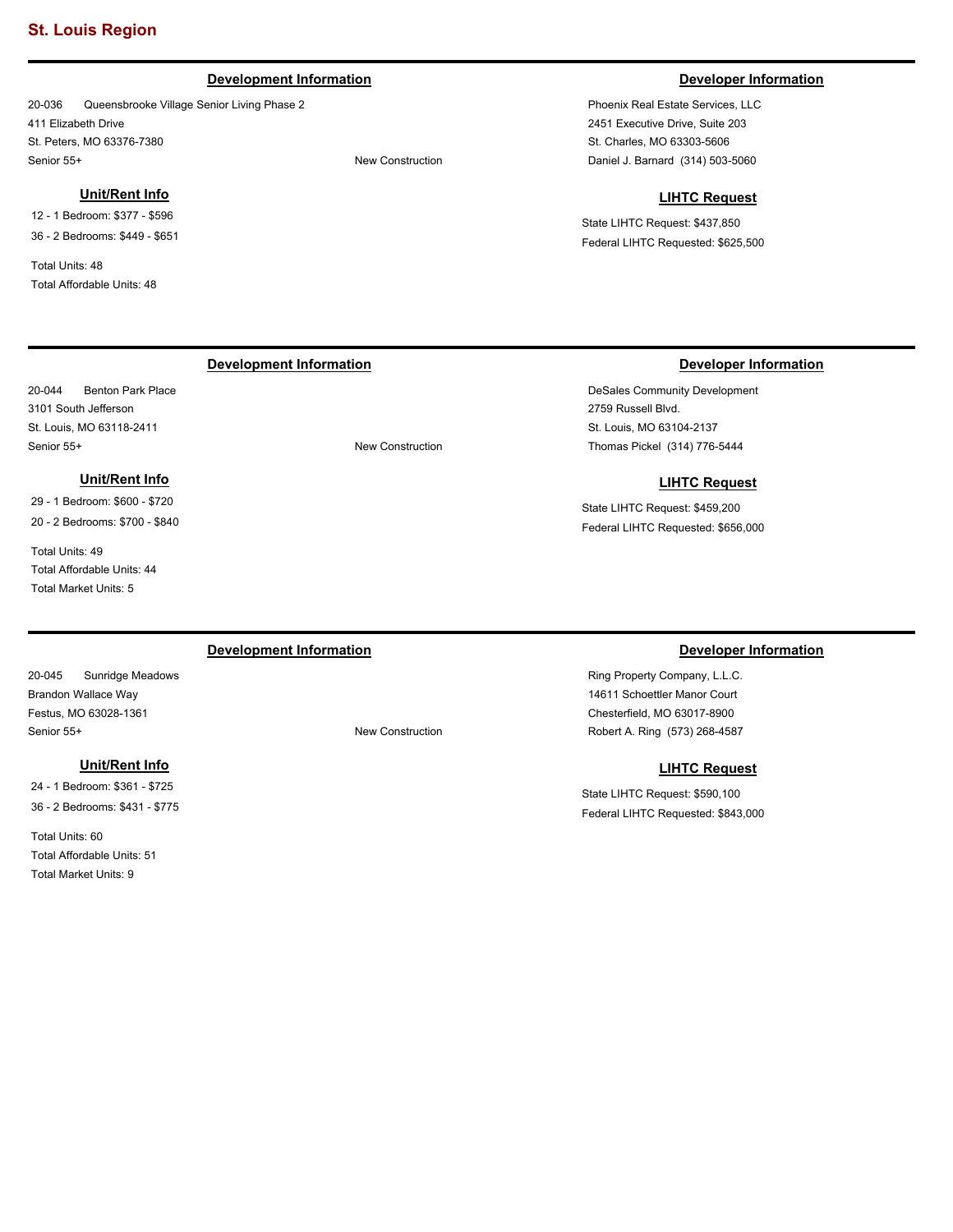**Development Information Developer Information** 

20-048 Normandie Hall 2794 Normandy Drive Bel-Nor, MO 63121-4705 Senior 62+ Acquisition/Rehabition Acquisition Acquisition Acquisition Acquisition Acquisition Acquisition Acquisition Acquisition Acquisition Acquisition Acquisition Acquisition Acquisition Acquisition Acquisition Acquisit

### **Unit/Rent Info**

4 - Studio: \$550 18 - 1 Bedroom: \$625 31 - 2 Bedrooms: \$725 - \$900

Total Units: 53 Total Affordable Units: 47 Total Market Units: 6

20-050 Alumnus Gardens 4409-47 St. Louis Avenue St. Louis, MO 63115-2610

## **MHDC Loan Request**

## **LIHTC Request**

State LIHTC Request: \$536,200 Federal LIHTC Requested: \$766,000

### **Development Information Developer Information**

Family **Family Family New Construction** 

### **Unit/Rent Info**

47 - 1 Bedroom: \$380 - \$658 13 - 2 Bedrooms: \$456 - \$768

Total Units: 60 Total Affordable Units: 54 Total Market Units: 6

#### **Development Information Developer Information**

20-056 Diamond Senior Apartments of University City 1301 Partridge Ave. University City, MO 00000 Senior 62+ New Construction

#### **Unit/Rent Info**

36 - 1 Bedroom: \$315 - \$825 24 - 2 Bedrooms: \$385 - \$1,025

Total Units: 60 Total Affordable Units: 54 Total Market Units: 6

#### **MHDC Loan Request**

MHDC Fund Balance \$2,000,000 MHDC HOME \$400,000

# **LIHTC Request**

State LIHTC Request: \$468,300 Federal LIHTC Requested: \$669,000

3 Diamond Development, LLC 6677 N. Lincoln Avenue, Suite 400

Ben Porush (847) 677-7206

Lincolnwood, IL 60712

Nash Group, LLC 51% and Vecino Group, LLC 49%, Jointly 305 W. Commercial Street Springfield, MO 65803-2667 Kim Buche (417) 720-1577

### **LIHTC Request**

State LIHTC Request: \$559,930 Federal LIHTC Requested: \$799,900

ND Consulting Group, LLC 1425 S. 18th Street Saint Louis, MO 63104-2501 Ken Nuernberger (314) 609-9180

# MHDC HOME \$600,000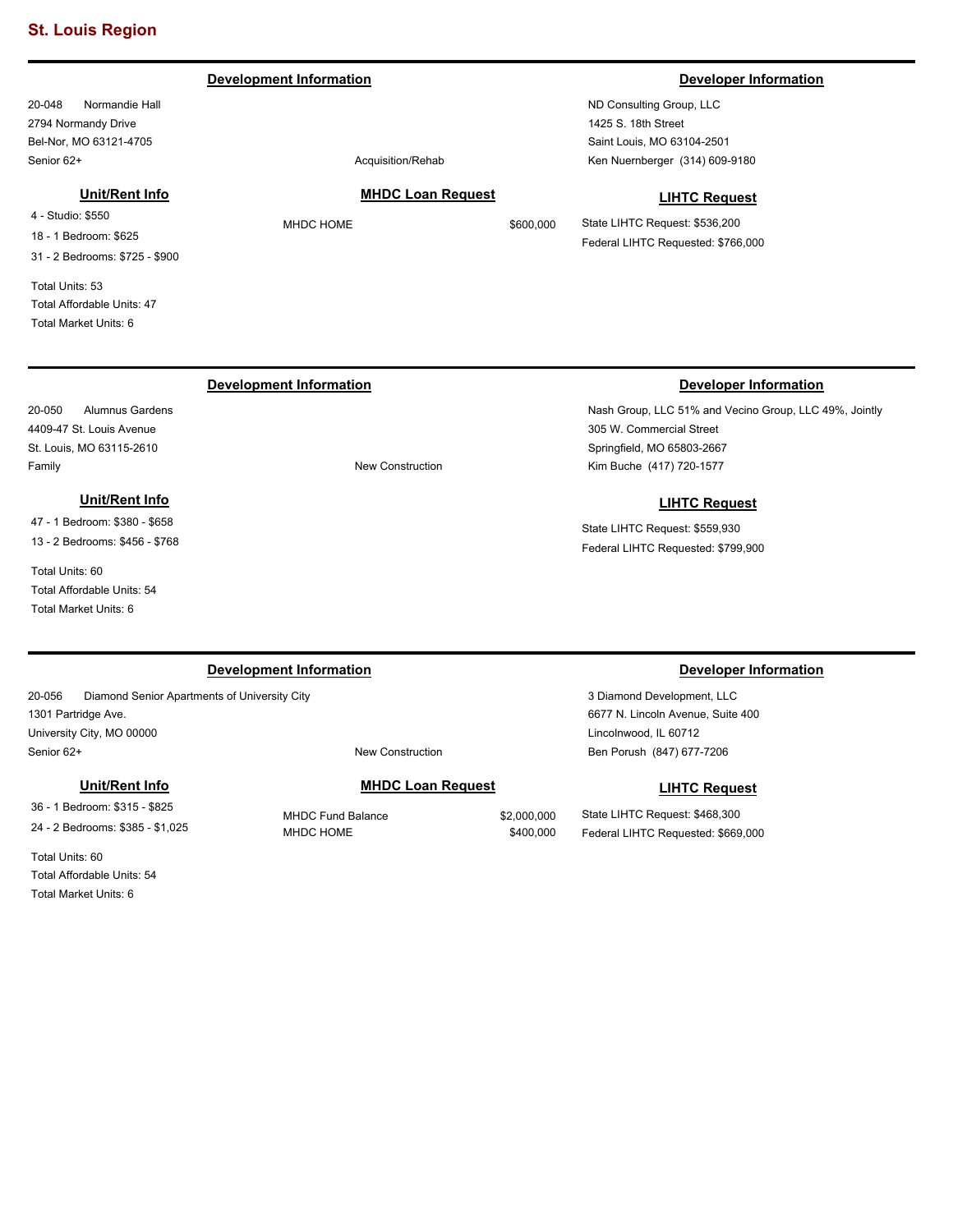#### **Development Information Developer Information**

20-063 Meadowood Estates II TR Hughes Boulevard and Meadowland Estates Lane O'Fallon, MO 63366 Senior 55+ New Construction

#### **Unit/Rent Info**

18 - 1 Bedroom: \$330 - \$710 36 - 2 Bedrooms: \$384 - \$825

Total Units: 54 Total Affordable Units: 45 Total Market Units: 9

JES Dev Co, Inc. 206 Peach Way Columbia, MO 65203-4905 Brian Kimes (573) 443-2021

#### **LIHTC Request**

State LIHTC Request: \$559,650 Federal LIHTC Requested: \$799,500

### **Development Information Developer Information**

20-066 Baden School Apartments 8724 Halls Ferry Rd (1100 Veronica Ave) St. Louis, MO 63147 Family **Acquisition/Rehab Acquisition/Rehab** 

#### **Unit/Rent Info**

17 - 1 Bedroom: \$441 - \$600 22 - 2 Bedrooms: \$517 - \$785 11 - 3 Bedrooms: \$683 - \$900

Total Units: 50 Total Affordable Units: 42 Total Market Units: 8

### **MHDC Loan Request**

MHDC CHDO \$700,000 MHDC Participation  $$1,200,000$ 

Baden School Developer, LLC (to be formed) 3100 Chippewa St St. Louis, MO 63118-3640 Christopher Shearman (314) 518-6696

#### **LIHTC Request**

State LIHTC Request: \$325,500 Federal LIHTC Requested: \$465,000

#### **Development Information Developer Information**

20-067 Fairview Village II 2100 Switzer Jennings, MO 63136 Senior 62+ Rehabilitation

#### **Unit/Rent Info**

31 - 1 Bedroom: \$368 - \$660 3 - 2 Bedrooms: \$455 - \$745

Total Units: 34 Total Affordable Units: 28 Total Market Units: 6

Rise Community Development 1627 Washington Avenue Saint Louis, MO 63103-1830 Stephen Acree (314) 333-7005

#### **LIHTC Request**

State LIHTC Request: \$402,500 Federal LIHTC Requested: \$575,000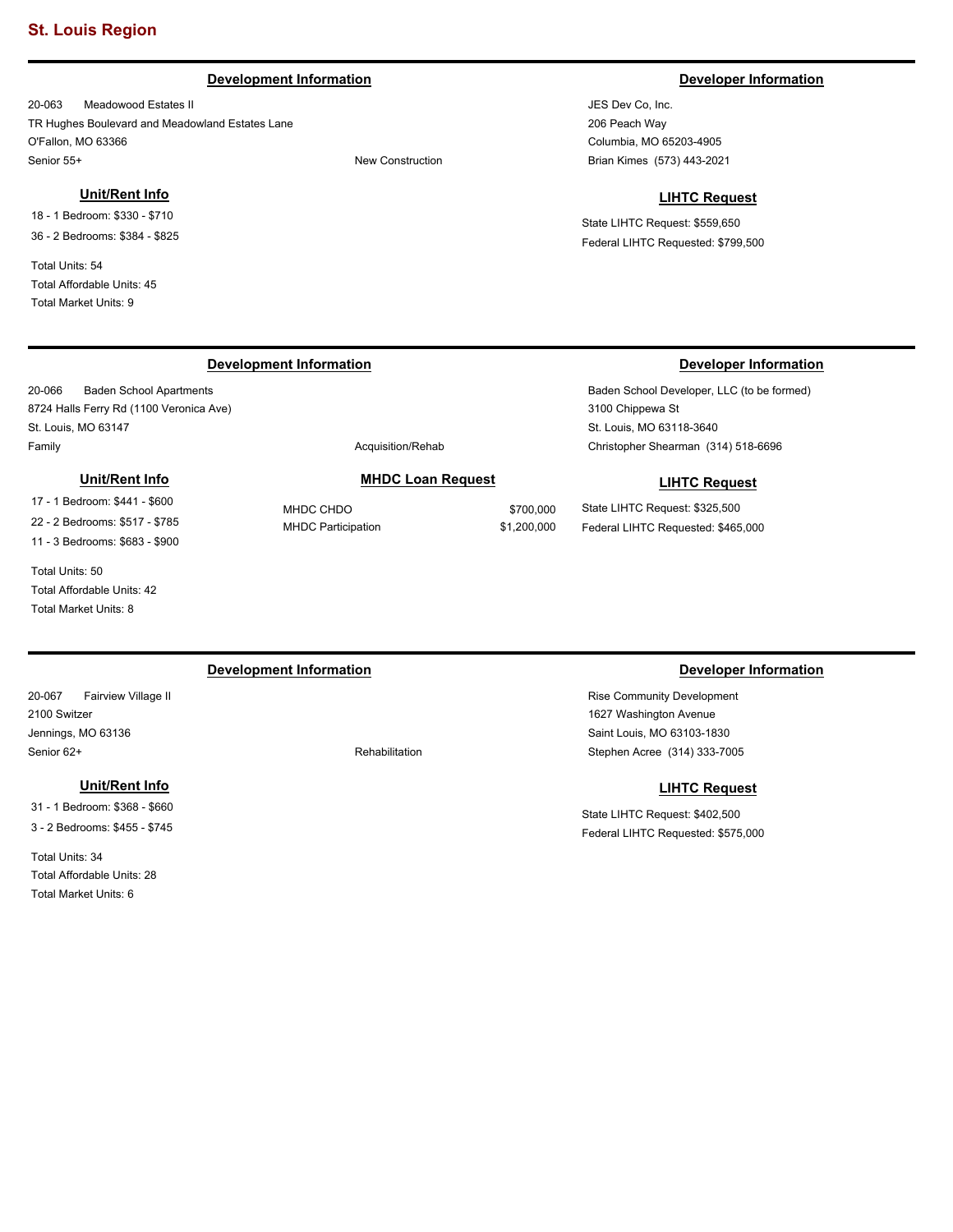### **Development Information Developer Information**

20-068 Marquette Homes 3305 Meramec and others St. Louis, MO 63118 Family **Family Family Example 2018 New + Acquisition/Rehab** 

**Unit/Rent Info** 12 - 1 Bedroom: \$400 - \$535 12 - 2 Bedrooms: \$550 - \$725 28 - 3 Bedrooms: \$650 - \$860 4 - 4+ Bedrooms: \$875 - \$935

Total Units: 56 Total Affordable Units: 56

### Stephen Acree (314) 333-7002

**MHDC Loan Request**

**LIHTC Request**

State LIHTC Request: \$402,500 Federal LIHTC Requested: \$575,000

Marquette Homes Developer LLC 1627 Washington Avenue St. Louis, MO 63103-1830

| <b>Development Information</b>             |            |                          |           | Developer Information              |
|--------------------------------------------|------------|--------------------------|-----------|------------------------------------|
| 20-075<br>Scott Manor II Senior Apartments |            |                          |           | Scott Manor II Developer LLC       |
| 2111 Chambers Road                         |            |                          |           | 7717 Natural Bridge Road           |
| St. Louis, MO 63136-4309                   |            |                          |           | Saint Louis, MO 63121-4913         |
| Senior 55+                                 |            | <b>New Construction</b>  |           | Michael Duffy (314) 382-7653       |
| Unit/Rent Info                             |            | <b>MHDC Loan Request</b> |           | <b>LIHTC Request</b>               |
| 14 - 1 Bedroom: \$373 - \$651              | MHDC Other |                          | \$817.250 | State LIHTC Request: \$482,999     |
| 36 - 2 Bedrooms: \$455 - \$788             |            |                          |           | Federal LIHTC Requested: \$689,999 |
| Total Units: 50                            |            |                          |           |                                    |
| Total Affordable Units: 45                 |            |                          |           |                                    |
| Total Market Units: 5                      |            |                          |           |                                    |

| <b>Development Information</b>                                      |                          |             | <b>Developer Information</b> |  |
|---------------------------------------------------------------------|--------------------------|-------------|------------------------------|--|
| 20-079<br><b>Francies Place</b>                                     |                          |             | Gateway Housing First, Inc.  |  |
| 3600 S. Jefferson (plus 4336-4340 Choteau and 3851-3853 Shenandoah) |                          |             | 1425 S. 18th Street          |  |
| St. Louis, MO 63118-3926                                            |                          |             | St. Louis, MO 63104-2501     |  |
| Family                                                              | Acquisition/Rehab        |             | Cynthia Duffe (314) 609-2915 |  |
| Unit/Rent Info                                                      | <b>MHDC Loan Request</b> |             |                              |  |
| 15 - Studio: \$250 - \$1,157                                        | <b>MHDC Fund Balance</b> | \$1,250,000 | Federal LIHTC Requested: \$0 |  |
| 8 - 2 Bedrooms: \$1.404                                             | MHDC HOME                | \$450,000   |                              |  |
| Total Units: 23                                                     |                          |             |                              |  |
| Total Affordable Units: 23                                          | MHDC Other               | \$450,000   |                              |  |

MHDC Participation  $$2,200,000$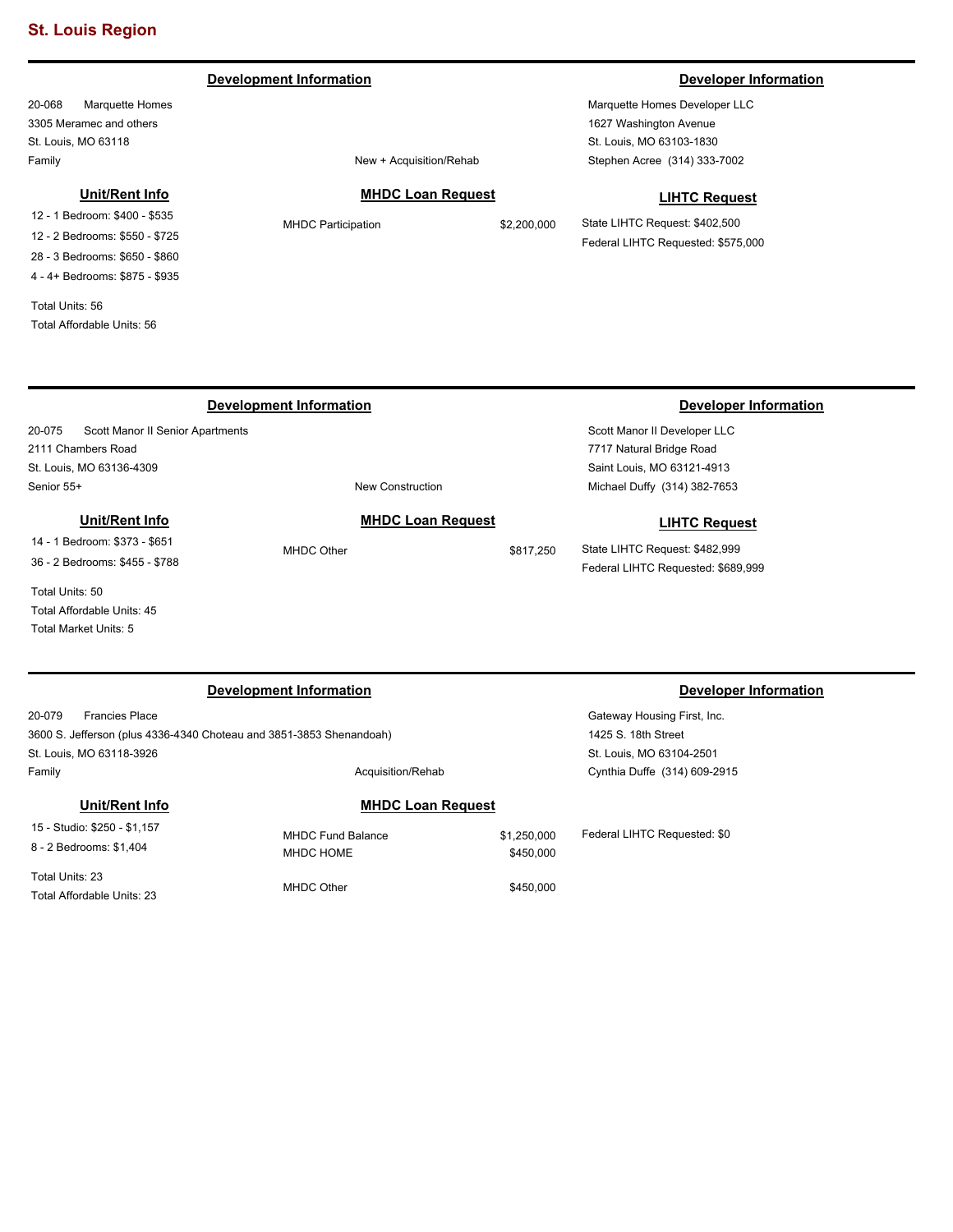### **Development Information Developer Information**

20-081 Riverbend Estates III High St. Washington, MO 63090-4336 Senior 55+ New Construction

#### **Unit/Rent Info**

20-083 Elm Ridge Senior Apartments

**Unit/Rent Info** 14 - 1 Bedroom: \$373 - \$651 36 - 2 Bedrooms: \$455 - \$788

16 - 1 Bedroom: \$367 - \$610 32 - 2 Bedrooms: \$432 - \$695

Total Units: 48 Total Affordable Units: 40 Total Market Units: 8

3746 Dunn Road

MOCAP Development Company, L.L.C. P.O. Box 104960 Jefferson City, MO 65110-4960 Curtis Neuenswander (573) 635-2255

### **LIHTC Request**

State LIHTC Request: \$542,500 Federal LIHTC Requested: \$775,000

### **Development Information Developer Information**

Elm Ridge Developer LLC 7717 Natural Bridge Road Saint Louis, MO 63121-4913 Marvin Steele (314) 382-7653

#### **LIHTC Request**

State LIHTC Request: \$482,999 Federal LIHTC Requested: \$689,999

Total Units: 50

Hazelwood, MO 63042-1204

Total Affordable Units: 45 Total Market Units: 5

Senior 55+ New Construction

20-093 Village at Delmar Place Phase II 5515 Cates Ave plus multiple scattered sites St.Louis, MO 63112 Family **Family Family New Construction** 

### **Unit/Rent Info**

1 - 1 Bedroom: \$600 22 - 2 Bedrooms: \$428 - \$725 16 - 3 Bedrooms: \$476 - \$800 7 - 4+ Bedrooms: \$509 - \$860

Total Units: 46 Total Affordable Units: 46

#### **MHDC Loan Request**

**MHDC Loan Request** MHDC Other \$750,000

MHDC Select \$500,000

#### **Development Information Developer Information**

Village at Delmar Developer 2, LLC 5621 Delmar Ave, Suite 104 St. Louis, MO 63112 Yaphett El-Amin (314) 268-2425

#### **LIHTC Request**

State LIHTC Request: \$503,300 Federal LIHTC Requested: \$719,000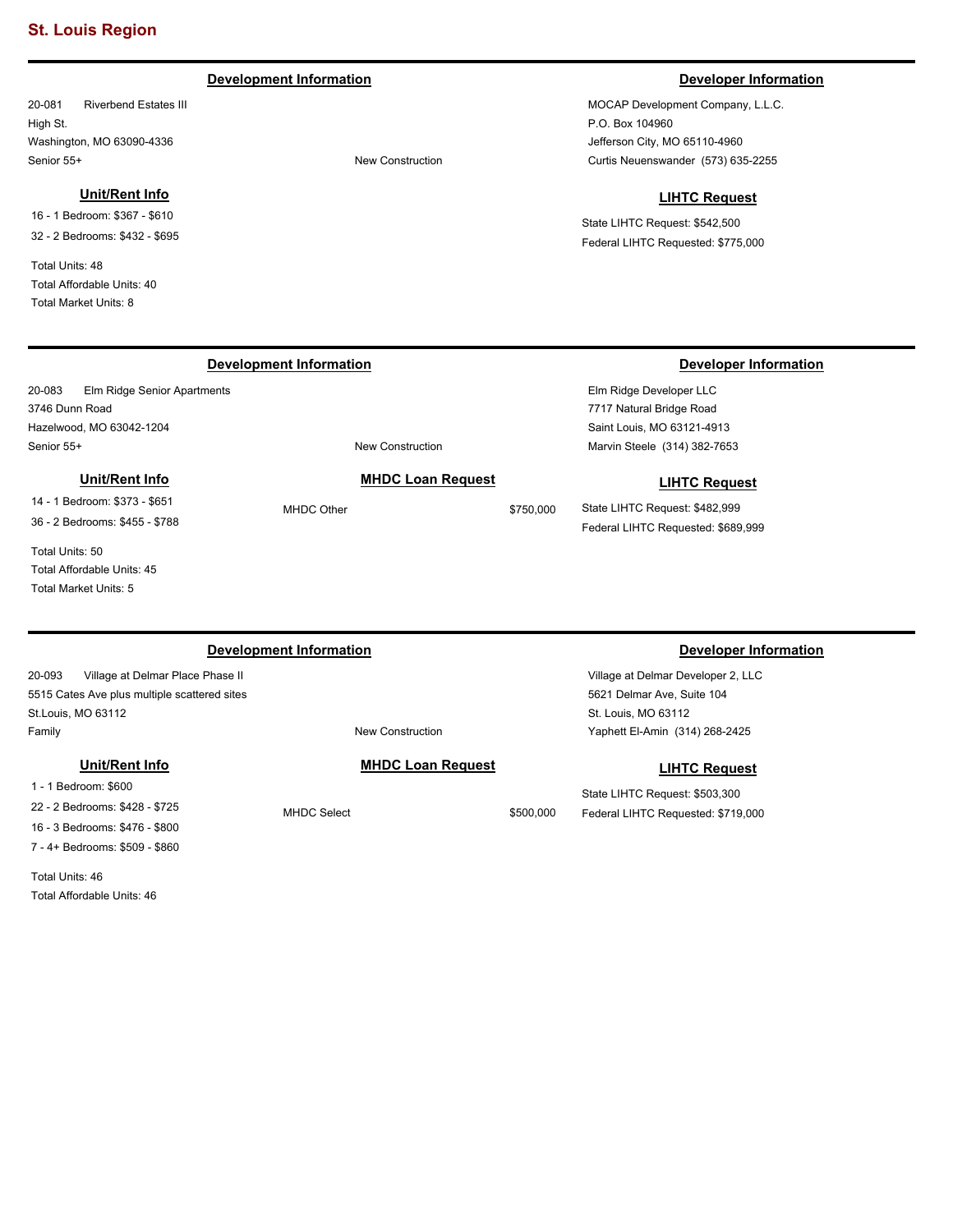#### **Development Information Developer Information**

20-097 The Residences at Jennings Place IV Middle River Road Jennings, MO 63136-5103 Senior 55+ New Construction

#### **Unit/Rent Info**

20 - 1 Bedroom: \$317 - \$625 34 - 2 Bedrooms: \$362 - \$725

Total Units: 54 Total Affordable Units: 45 Total Market Units: 9

20-098 Vandeventer Place II

**Unit/Rent Info** 12 - 1 Bedroom: \$317 - \$640 30 - 2 Bedrooms: \$362 - \$735

St. Louis, MO 63113-2744

Total Affordable Units: 35 Total Market Units: 7

Total Units: 42

Northwest Corner of the Intersection of Evans Ave. & Pendleton Ave.

Senior 55+ New Construction

RR Jennings Developer, L.L.C. 1530 South 2nd St. St. Louis, MO 63104-4504 Stacy Hastie (314) 341-0900

#### **LIHTC Request**

State LIHTC Request: \$596,400 Federal LIHTC Requested: \$852,000

### **Development Information Developer Information Developer Information**

RR Jennings Developer, L.L.C. 1530 South 2nd St. St. Louis, MO 63104-4504 Stacy Hastie (314) 341-0900

#### **LIHTC Request**

State LIHTC Request: \$528,500 Federal LIHTC Requested: \$755,000

20-101 Arbor Hill Apartments 145 Apple Avenue Maryland Heights, MO 63043 Family **Family Family New Construction** 

### **Unit/Rent Info**

20 - 2 Bedrooms: \$850 34 - 3 Bedrooms: \$1,050 14 - 4+ Bedrooms: \$1,250

Total Units: 68 Total Affordable Units: 68

### **Development Information Developer Information**

Housing Authority of St. Louis County 8865 Natural Bridge Road St. Louis, MO 63121-3933 Susan Rollins (314) 227-3114

#### **LIHTC Request**

State LIHTC Request: \$528,500 Federal LIHTC Requested: \$755,000